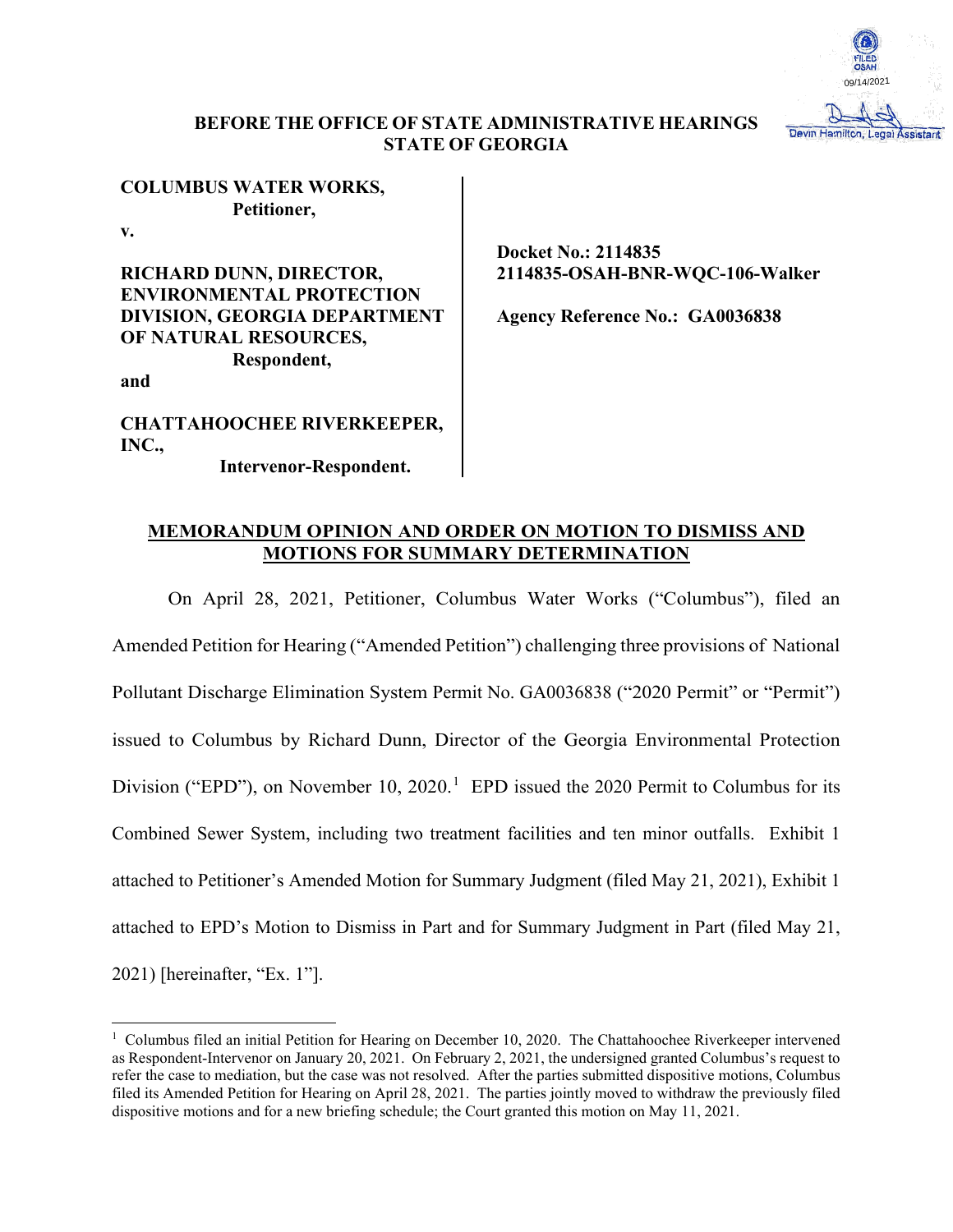Columbus sought review of three requirements imposed by the 2020 Permit. In Count I of the Amended Petition, Columbus challenged the Permit's effluent limitation for fecal coliform bacteria that can be discharged into the Chattahoochee River. Count II challenged the effluent limitation for total residual chlorine that can be discharged into the Chattahoochee River. In Count III, Columbus contested the Permit's requirement that it monitor the flow of discharges from one minor outfall into the Chattahoochee River.<sup>[2](#page-1-0)</sup> Columbus maintains that these Permit conditions are unlawful and that EPD must reissue the 2020 Permit.

### **PROCEDURAL HISTORY**

On May 21, 2021, Columbus filed for Summary Determination as to Count I of the Amended Petition ("Columbus's Motion"), [3](#page-1-1) and Respondent EPD moved to dismiss the Petition in part and for Summary Determination as to Counts I, II and III (EPD's Motion).<sup>[4](#page-1-2)</sup> On June 2, 2021, Columbus and EPD submitted Responses to the initial motions. Respondent-Intervenor Chattahoochee Riverkeeper also filed a Response to Columbus's Motion ("Riverkeeper's Response").

On June 11, 2021, Columbus submitted a Reply Brief in support of its Motion, EPD submitted a Reply Brief in Support of its Motion, and Intervenor Chattahoochee Riverkeeper also

<span id="page-1-0"></span><sup>&</sup>lt;sup>2</sup> Columbus has since withdrawn this claim. Transcript of July 14, 2021, Oral Argument at 95.

<span id="page-1-1"></span><sup>&</sup>lt;sup>3</sup> Columbus maintains that, if this tribunal grants its Motion for Summary Determination as to Count I, such an outcome would resolve Count II.

<span id="page-1-2"></span><sup>&</sup>lt;sup>4</sup> In the Motion to Dismiss, EPD moved to dismiss Columbus's challenge to EPD's reliance on the Revised Total Maximum Daily Load Evaluation for Seventy-Nine Stream Segments in the Chattahoochee River Basin for Fecal Coliform ("2008 TMDL") as untimely.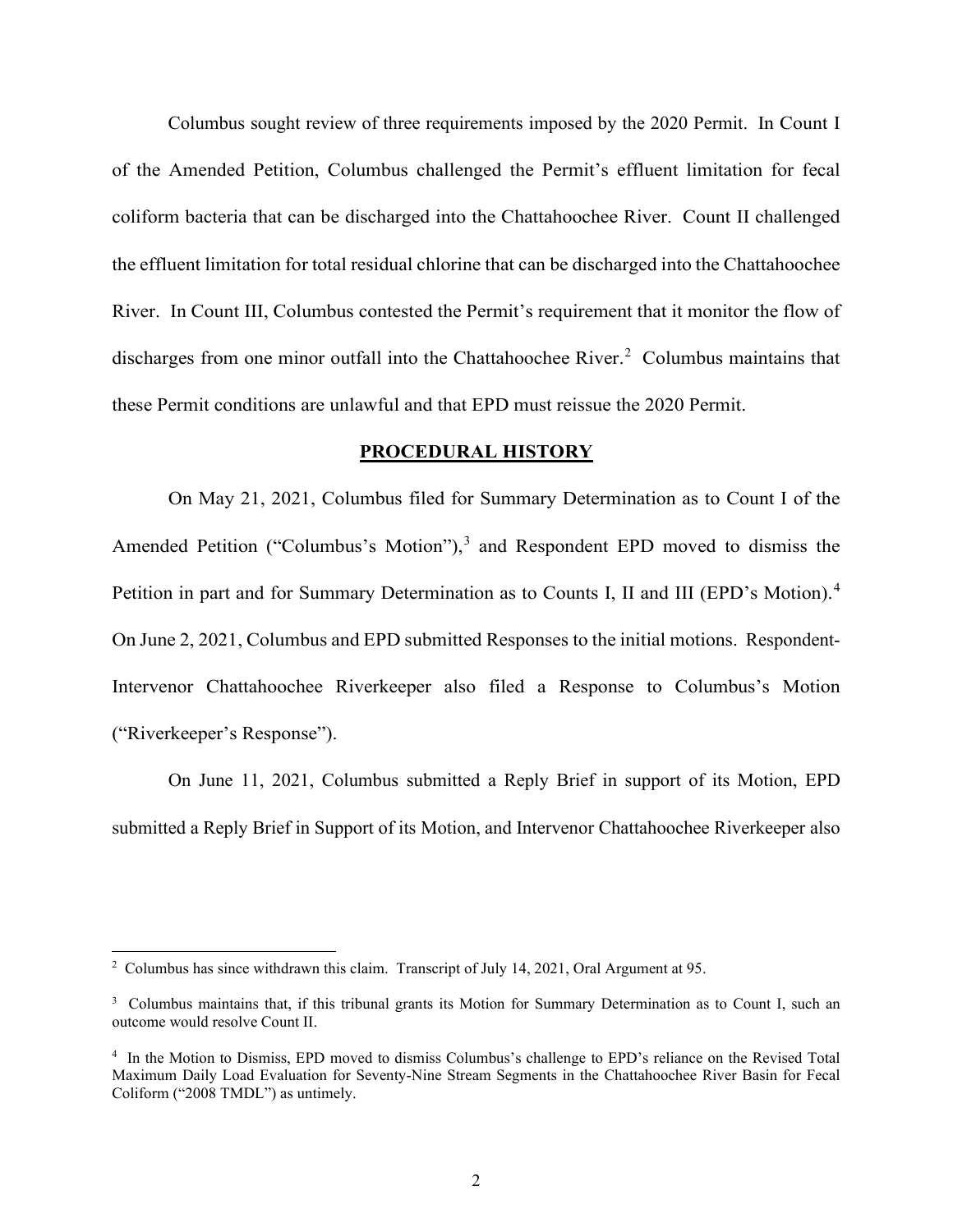filed a Reply in support of EPD's Motion for Summary Determination.<sup>[5](#page-2-0)</sup> Oral argument took place on July 14, 2021, and the record closed after the transcript of the oral argument was submitted into the record.

## **SUMMARY DETERMINATION**

Summary determination in this proceeding is governed by Office of State Administrative Hearings ("OSAH") Rule 15, which provides, in relevant part: "A party may move, based on supporting affidavits or other probative evidence, for summary determination in its favor on any of the issues being adjudicated on the basis that there is no genuine issue of material fact for determination." Ga. Comp. R. & Regs.  $616-1-2-15(1)$  $616-1-2-15(1)$ . On a motion for summary determination, the moving party must demonstrate that there is no genuine issue of material fact such that the moving party "is entitled to a judgment as a matter of law on the facts established." Pirkle v. Envtl. Prot. Div. Dep't of Natural Res., No. OSAH-BNR-DS-0417001-58-Walker-Russell, 2004 Ga. ENV. LEXIS 73, at \*6-7 (Oct. 21, 2004) (citing Porter v. Felker, 261 Ga. 421 (1991)); see also Piedmont Healthcare. Inc. v. Ga. Dep't of Human Res., 282 Ga. App. 302, 304-305 (2006) (noting that a summary determination is "similar to a summary judgment" and elaborating that an administrative law judge "is not required to hold a hearing" on issues properly resolved by summary determination). The party challenging a permit has the burden to show that the permit was issued contrary to law. See,

<span id="page-2-0"></span><sup>&</sup>lt;sup>5</sup> On June 2, 2021, Chattahoochee Riverkeeper filed a Motion to Strike Testimony or, in the Alternative, to Compel Production of Documents and Allow for Supplemental Briefing. This motion was withdrawn, however, on June 7, 2021.

<span id="page-2-1"></span><sup>&</sup>lt;sup>6</sup> The parties argue that there are no issues of material fact in dispute. See, e.g., Transcript of July 14, 2021, Oral Argument at 80; Columbus's Response to EPD's Statement of Undisputed Material Facts (filed April 28, 2021) at 1 ("Columbus has sought summary determination on purely legal grounds. As a result, any disputes of fact do not otherwise impact the relief sought by Columbus in its Motion.").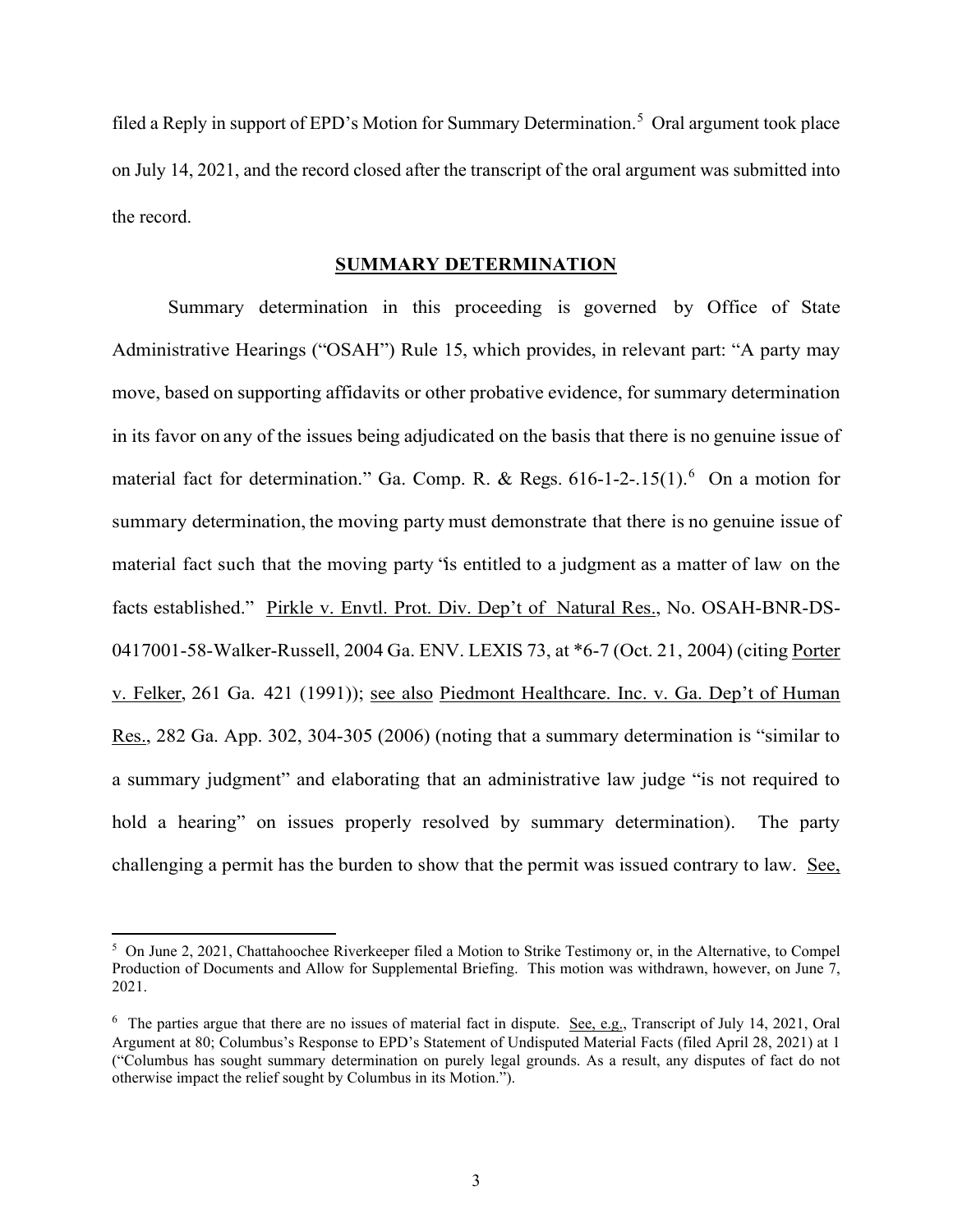e.g., N. Lamar Cty. Citizens Ass'n v. Dep't of Natural Res., OSAH-BNR-SM-0816098-75, 2008 Ga. ENV. LEXIS 8, at \*25 (May 21, 2008) (party challenging NPDES permit has burden of proving "that the issuance of the NPDES permit . . . violates the Georgia Water Quality Act"); Altamaha Riverkeeper v. Dir., Ga. Dep't of Natural Res., OSAH-BNR-WQC-1633136-11 at 50 (2016) (Petitioner bears burden of proving that issuance of permit "was unlawful"), rev'd in part on other grounds, 346 Ga. App. 269 (2018).

#### **BACKGROUND**

The Clean Water Act (also "CWA"), 33 U.S.C.S. § 1251 et seq., establishes a comprehensive regulatory program to "maintain the chemical, physical, and biological integrity of the Nation's waters" by reducing and eliminating the discharge of pollutants. 33 U.S.C. § 1251(a). Under the CWA, the states have the primary responsibility "to prevent, reduce, and eliminate pollution" in their waters and must establish water quality standards (also "WQS") for each body of water within their borders. 33 U.S.C. § 1251(b); 33 U.S.C. § 1313(a); 40 C.F.R. § 131.2. To comply with this mandate, a state first establishes a designated use for the body of water. 33 U.S.C. § 1313(c)(2)(A) (designated use may be as public water supply, propagation of fish and wildlife, recreational, agricultural, industrial, or for other purposes). Once a state has determined the designated use, it adopts water quality criteria specifying the chemical, physical, and biological conditions necessary to protect designated uses. See id.; 40 C.F.R. § 131.6.

A "point source" includes "any discernible, confined and discrete conveyance . . . from which pollutants are or may be discharged." 33 U.S.C. § 1362(14). Federal law prohibits point sources from discharging any pollutant into the waters of the United States unless that discharge meets specific requirements. 33 U.S.C. §§ 1311(a), 1362(14). To safeguard water quality standards, point sources must apply for permits issued pursuant to the National Pollutant Discharge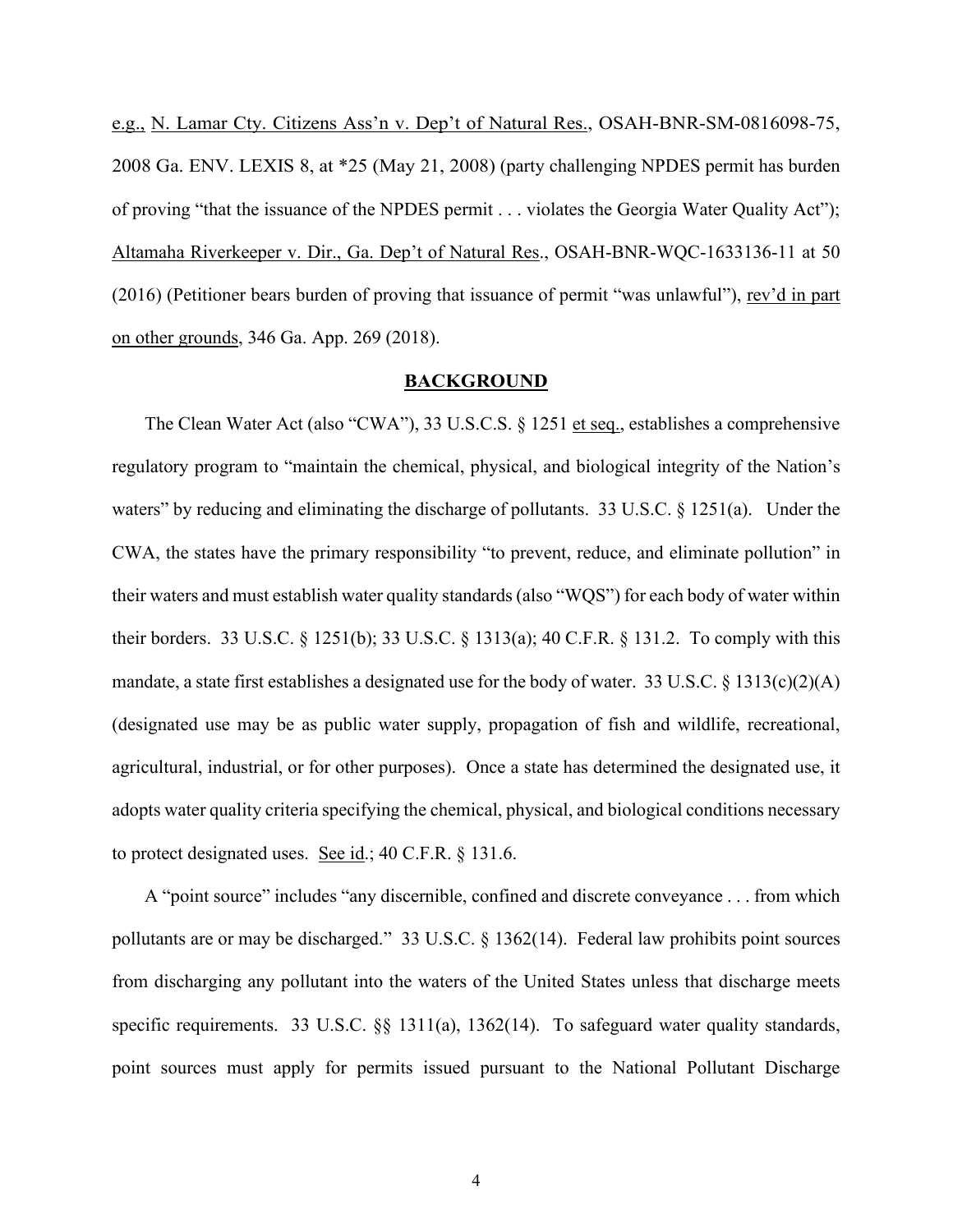Elimination System ("NPDES"). 33 U.S.C. §§ 1341, 1342. NPDES permits include "effluent limitations" which are restrictions on pollutants "discharged from point sources" and other requirements as may be necessary to achieve the applicable WQS. [33 U.S.C. § 1362\(11\);](https://advance.lexis.com/api/document?collection=statutes-legislation&id=urn:contentItem:8TXT-5YC2-D6RV-H3GN-00000-00&context=1000516) see 40 C.F.R. § 122.44(d); Ga. Comp. Rules & Regs. 391-3-6-.06(4)(a)(10).

Under the authority provided by Georgia's Water Quality Control Act, EPD implements Georgia's obligations under the CWA, including establishing the State's water quality standards and administering the NPDES program for point sources. See, e.g., O.C.G.A. §§ 12-2-24; 12-5- 23 (a)(1)(C) & (R); 12-5-23(c)(1) & (15). When issuing NPDES permits, EPD must comply with the CWA, and its "[c]alculations and specification of effluent limitations" must "be made in accordance with the provisions of Federal Regulations, 40 C.F.R. § 122.44 and § 122.45." Ga. Comp. R. & Regs. 391-3-6-.06(4)(b).

Columbus is an executive department of the Consolidated Government of Columbus-Muscogee County, which is overseen by the Columbus Board of Water Commissioners. Amended Petition at ¶ 2. Columbus supplies drinking water and provides wastewater treatment using a Combined Sewer System, one in which stormwater and sewage are conveyed to a wastewater treatment plant through a single pipe. Amended Petition at  $\P$ [2-3. During wet weather storm events, Columbus's Combined Sewer Systems treatment facilities treat the combined flow. See Ex. 1, Fact Sheet, p. 4 of 27. Combined Sewer Systems are designed to overflow occasionally, and to discharge the excess flow directly to nearby bodies of water. Amended Petition at ¶ 4. Most Combined Sewer Systems include relief outlets called Combined Sewer Overflows (or "CSOs"). See O.C.G.A. § 12-5-29.1(a)(1). Columbus's CSO system consists of 10 minor diversion structures, which also operate as minor outfalls, that direct the combined stormwater and raw sewage to two CSO control facilities. Ex. 1, Fact Sheet, p. 4 of 27. Columbus's CSOs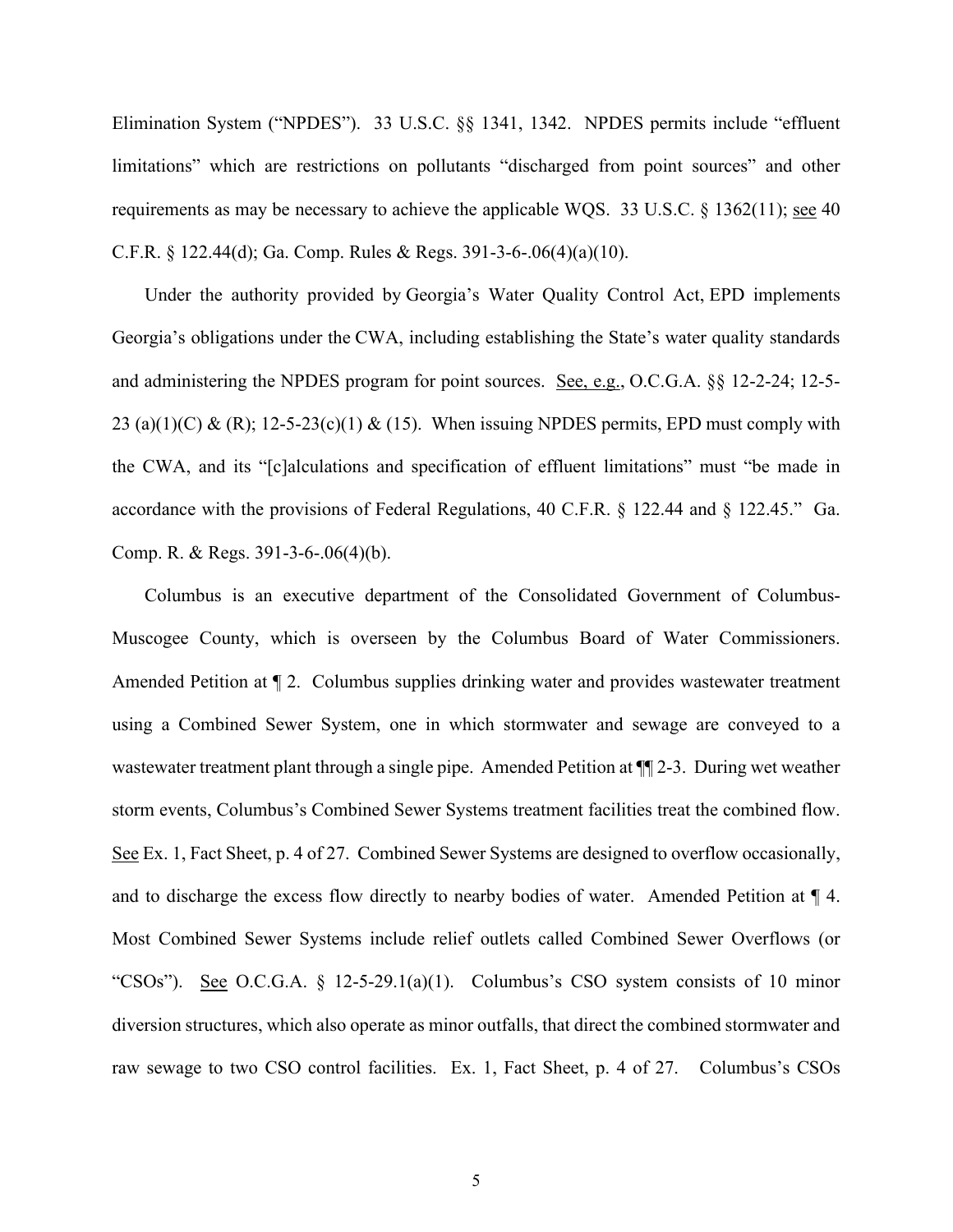discharge into the Chattahoochee River and are considered point sources under the Clean Water Act's NPDES Permit program. Id., 33 U.S.C. § 1251 et seq. and O.C.G.A. § 12-5-20 et seq.

In the early 1990s, Columbus overhauled its Combined Sewer System as part of the Federal Environmental Protection Agency's ("EPA") national effort to upgrade Combined Sewer Systems across the country. Affidavit of John Peebles, attached as Exhibit 2 to Columbus's Motion [hereinafter, Peebles Affidavit] at ¶ 8. The CSO Control Facilities were constructed according to a design approved by EPD and made part of the facility's Long-Term Control Plan. Peebles Affidavit at ¶ 10; see also Columbus' Long-Term Control Plan, attached as Exhibit 10 to Columbus's Motion. Pursuant to EPA's published CSO Control Policy, the Long-Term Control Plan put in place an initial assessment and monitoring scheme designed to gather data to guide the permitting of the facility going forward. Id.; 59 Fed. Reg. 18,691 (Apr. 19, 1994).

Since the Long-Term Control Plan was implemented and construction of the CSO Control Facilities completed, EPD has issued two NPDES permits authorizing discharges from the CSOs – the first in 1998 and the second in 2010. See Columbus NPDES Permit No. GA0036838 (July 28, 1998); Columbus NPDES Permit No. GA0036838 (April 6, 2010). The 2010 Permit expired in April 2015 but has been administratively extended by  $EPD$ .<sup>[7](#page-5-0)</sup> Affidavit of Audra Dickson, attached to EPD's Motion [hereinafter, Dickson Affidavit] ¶ 16. On November 10, 2020, EPD issued the Permit challenged in this proceeding.

<span id="page-5-0"></span><sup>&</sup>lt;sup>7</sup> Under 40 C.F.R. § 122.46(a)-(b), National Pollutant Discharge Elimination System permits shall be effective for a fixed term not to exceed 5 years; except as provided in 40 C.F.R. § 122.6, the term of a permit shall not be extended by modification beyond the maximum duration specified in this section. Under § 122.6(a), the conditions of an expired permit continue in force under 5 U.S.C. § 558(c) until the effective date of a new permit.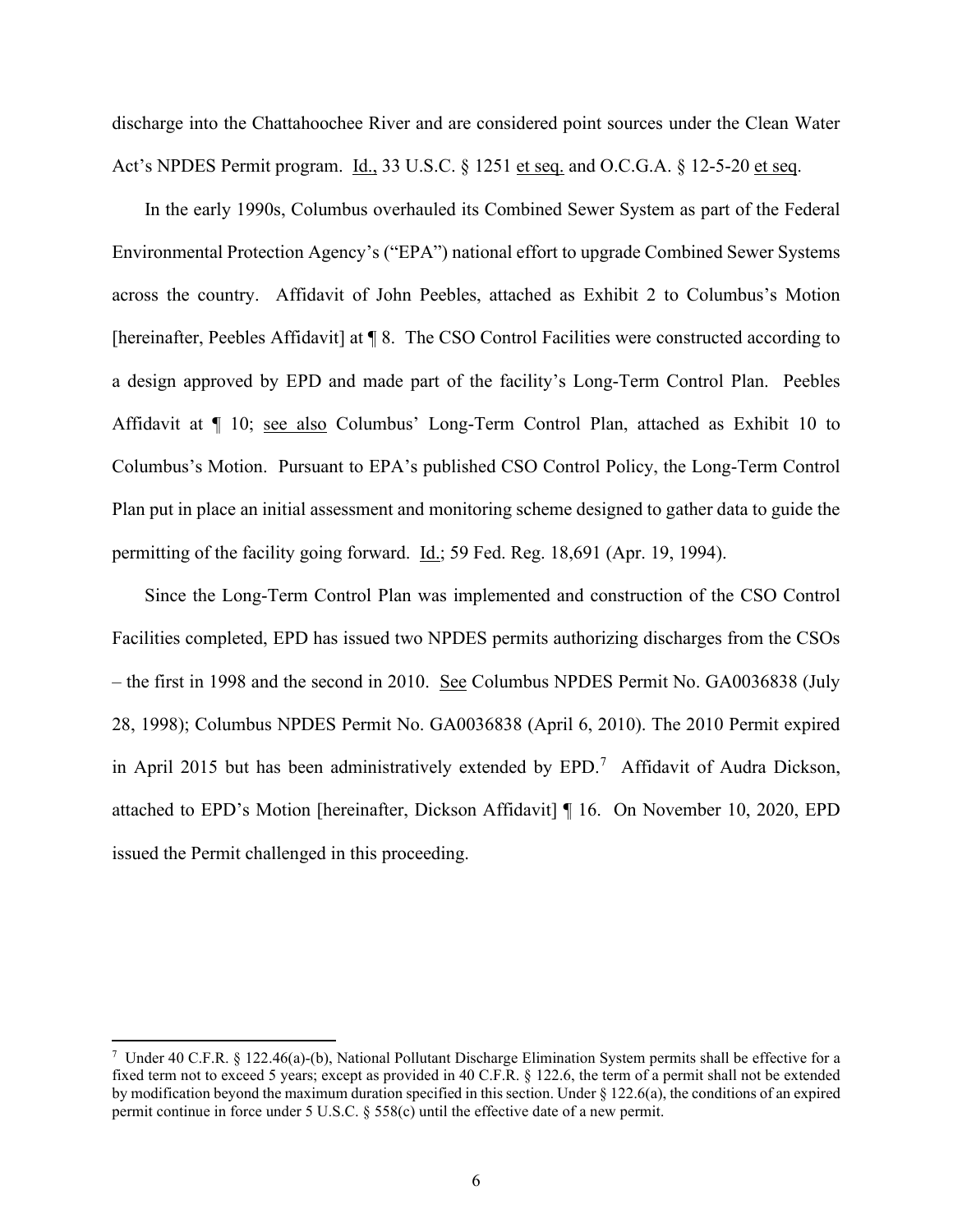#### **COUNT I**

In Count I of the Amended Petition, Columbus challenges the Permit's effluent limitation for fecal coliform bacteria that can be discharged into the Chattahoochee River. Columbus argues that the effluent limitation is unlawful because there is no reasonable potential that any discharge from the CSOs will ever cause an excursion above the applicable water quality standard, EPD improperly relied on the Total Maximum Daily Load pertaining to discharges of fecal coliform into the relevant segment of the Chattahoochee River, and the effluent limitation is inconsistent with the design of Columbus's CSO Control Facility.

#### **A. Reasonable Potential Analysis**

A reasonable potential analysis (or "RPA") considers "whether a discharge . . . has the reasonable potential to cause, or [to] contribute[] to an in-stream excursion" above an applicable water quality standard. 40 C.F.R.  $122.44(d)(1)(ii)$ . When conducting an RPA, the permitting authority "shall use procedures which account for existing controls on point and nonpoint sources of pollution, the variability of the pollutant or pollutant parameter in the effluent, . . . and where appropriate, the dilution of the effluent in the receiving water."  $40 \text{ C.F.R. }$  § 122.44(d)(1)(ii). If after conducting an RPA the permitting authority finds that the point source has the reasonable potential to cause or contribute to an instream excursion above the applicable water quality standard, the NPDES permit must contain effluent limitations to protect water quality. 40 C.F.R.  $122.44(d)(1)(iii)$ .

The 2020 Permit authorized the CSOs to discharge partially treated domestic sanitary wastewater containing fecal coliform bacteria into the Chattahoochee River. Ex. 1, Fact Sheet, p. 14 of 27. Before issuing the 2020 Permit, EPD conducted an RPA and determined that the discharges from the CSOs had the reasonable potential to violate the water quality standard for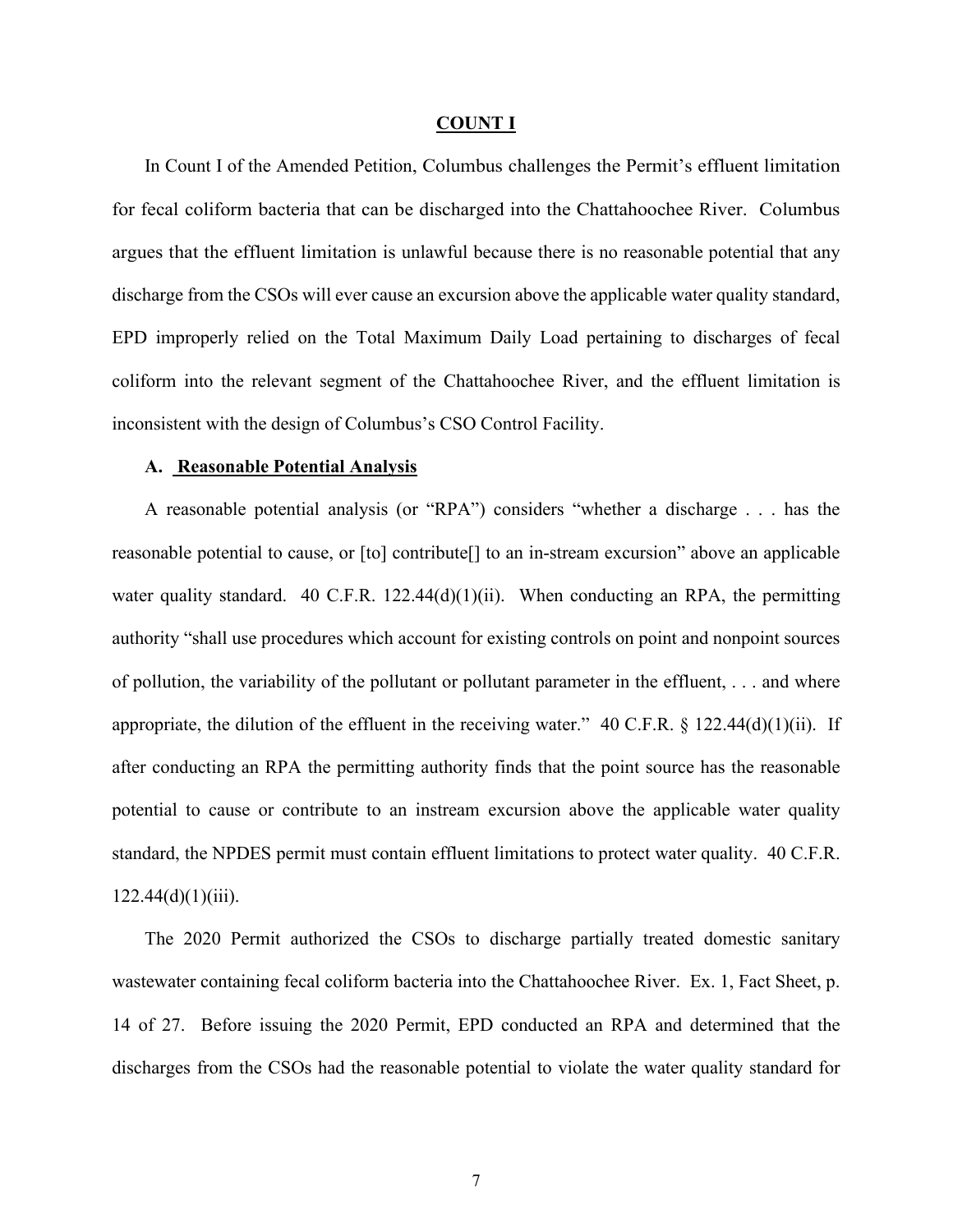fecal coliform. See Ex. 1, Fact Sheet, pp. 13-14 of 27; Dickson Affidavit 1143-48; 40 C.F.R § 401.16(4) (identifying fecal coliform as a conventional pollutant). Accordingly, Parts I.B.1 and I.B.2 of the Permit impose a new "end-of-pipe" effluent limitation on fecal coliform bacteria for the CSOs allowing no more than 200 "counts" – or "colony forming units" – per 100 ml based on six effluent samples taken during two separate overflow events. Ex. 1, Permit, p. 11 of 32.

Columbus maintains EPD's reasonable potential analysis was, in fact, unreasonable. First, Columbus argues that EPD solely relied on the categorical assumption that all CSOs discharge fecal coliform. Based only on this categorical assumption, Columbus charges that EPD unfairly concluded that all CSOs, including Columbus's, have the reasonable potential to cause an excursion. Moreover, Columbus maintains that EPD's analysis was defective because the RPA failed to examine whether the CSO discharges had the potential to violate instream water quality.

A permit must provide an explanation for any effluent limitations imposed by the permitting authority. 40 C.F.R. § 124.56(b)(1). EPD's RPA analysis is detailed in the Permit's Fact Sheet. Ex. 1, Fact Sheet, pp. 13-15 of 27; <u>see</u> 40 C.F.R. § 124.56(b) (EPD required to include in the Fact Sheet explanation of reasons conditions are applicable); <u>see also</u> Dickson Affidavit ¶ 41-48. First, as Columbus notes, EPD recognized that fecal coliform bacteria was "a pollutant of concern because it is considered by US EPA to be a conventional pollutant found in all sources of domestic or sanitary wastewater." Dickson Affidavit ¶ 45. However, Columbus ignores EPD's additional analysis. The Permit's Fact Sheet makes clear that EPD did more than just make categorical assumptions, it also "reviewed and analyzed effluent discharge data from both of [Columbus's] outfalls and determined that those discharges ha[d] the reasonable potential for fecal coliform bacteria to be present at levels that may cause or contribute to instream water quality standard violations . . . ." Ex. 1, Fact Sheet, pp. 14 of 27; see also Dickson Affidavit ¶¶ 47, 52. The Permit's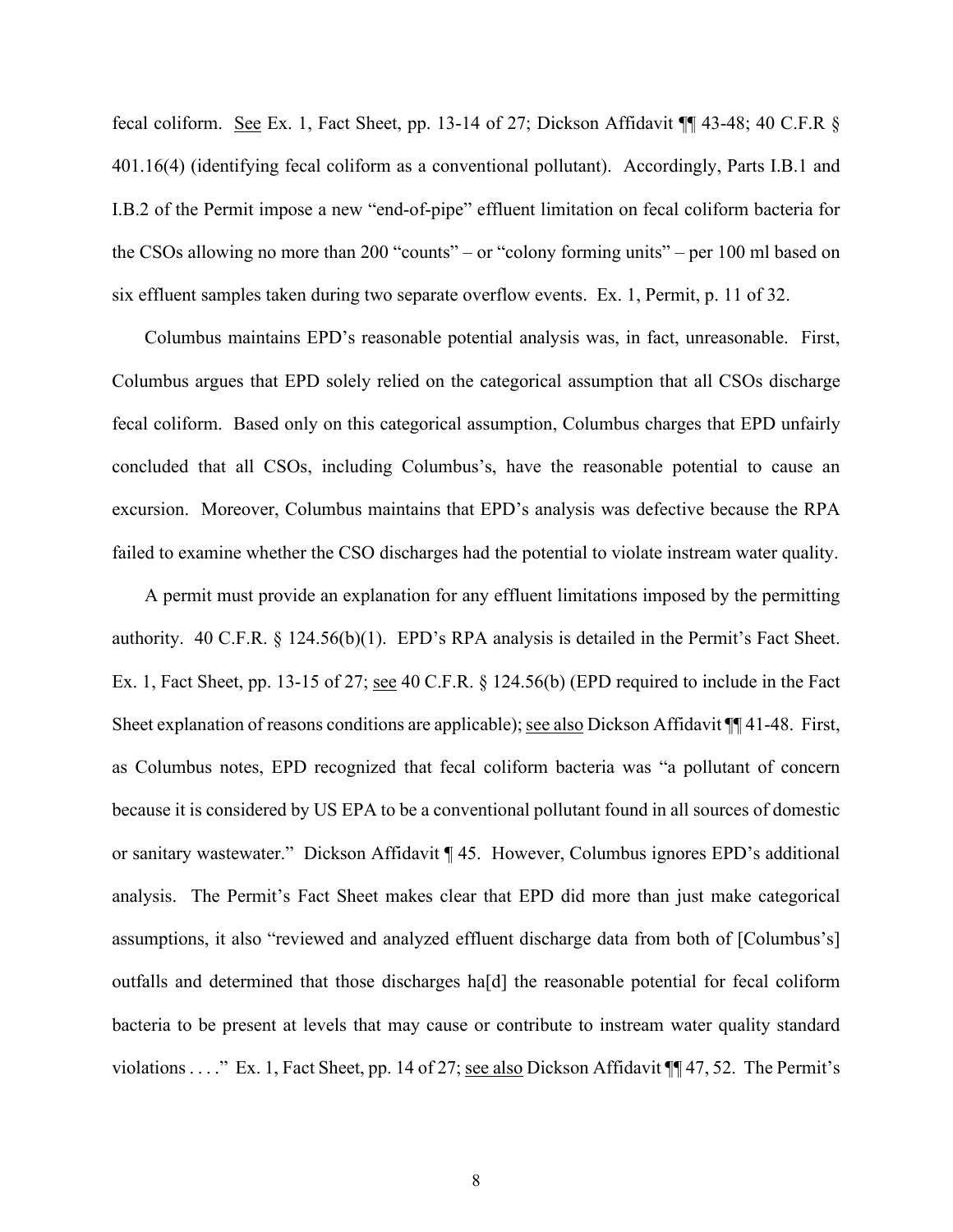Fact Sheet further notes that EPD included this discharge data "in the permit file." Ex. 1, Fact Sheet, p. 14 of 27.

As required under 40 C.F.R. § 122.44(d)(1)(ii), EPD evaluated the variability of the pollutant or pollutant parameter in the effluent, finding that "fecal coliform bacteria are highly variable in the receiving waterbody" with the potential to cause harm to people if ingested. Dickson Affidavit ¶¶ 45, 52; Ex. 1, Fact Sheet Revisions, p. 3-4 of 5. Federal regulations also require that an RPA account for a point source's existing controls. 40 C.F.R. § 122.44(d)(1)(ii). Ms. Dickson testified that EPD accounted for the CSOs' "existing controls as required under 40 C.F.R. §  $122.44(d)(1)(ii)$ , through a review and analysis of effluent discharge data showing those controls' effects." Dickson Affidavit ¶ 46. After reviewing the CSOs' existing controls, including the use of chlorine to treat fecal coliform, EPD concluded that notwithstanding the controls the CSOs' discharge had the reasonable potential to cause or contribute to violations of instream water quality standards for fecal coliform. See Ex. 1, Fact Sheet p. 14 of 27; Fact Sheet Revisions at 3-4 of 5; see also Dickson Affidavit ¶¶ 47, 52.

Columbus emphasizes that water quality monitoring confirms that it has not caused or contributed to a single excursion at any time since the Long-Term Control Plan was completed in 1995. Affidavit of Mark Boner, attached as Exhibit 15 to Columbus's Motion [hereinafter, Boner Affidavit | 10; Peebles Affidavit | 15. Because there has never been a documented excursion, Columbus reasons that its existing controls negate any reasonable potential for an excursion as contemplated under 40 C.F.R. § 122.44(d)(1)(ii). Despite Columbus's commendable record, EPD concluded otherwise. The law obligates EPD to do more than examine a point source's past performance; while EPD may consider a facility's record, ultimately it must determine the reasonable potential for an excursion in the future.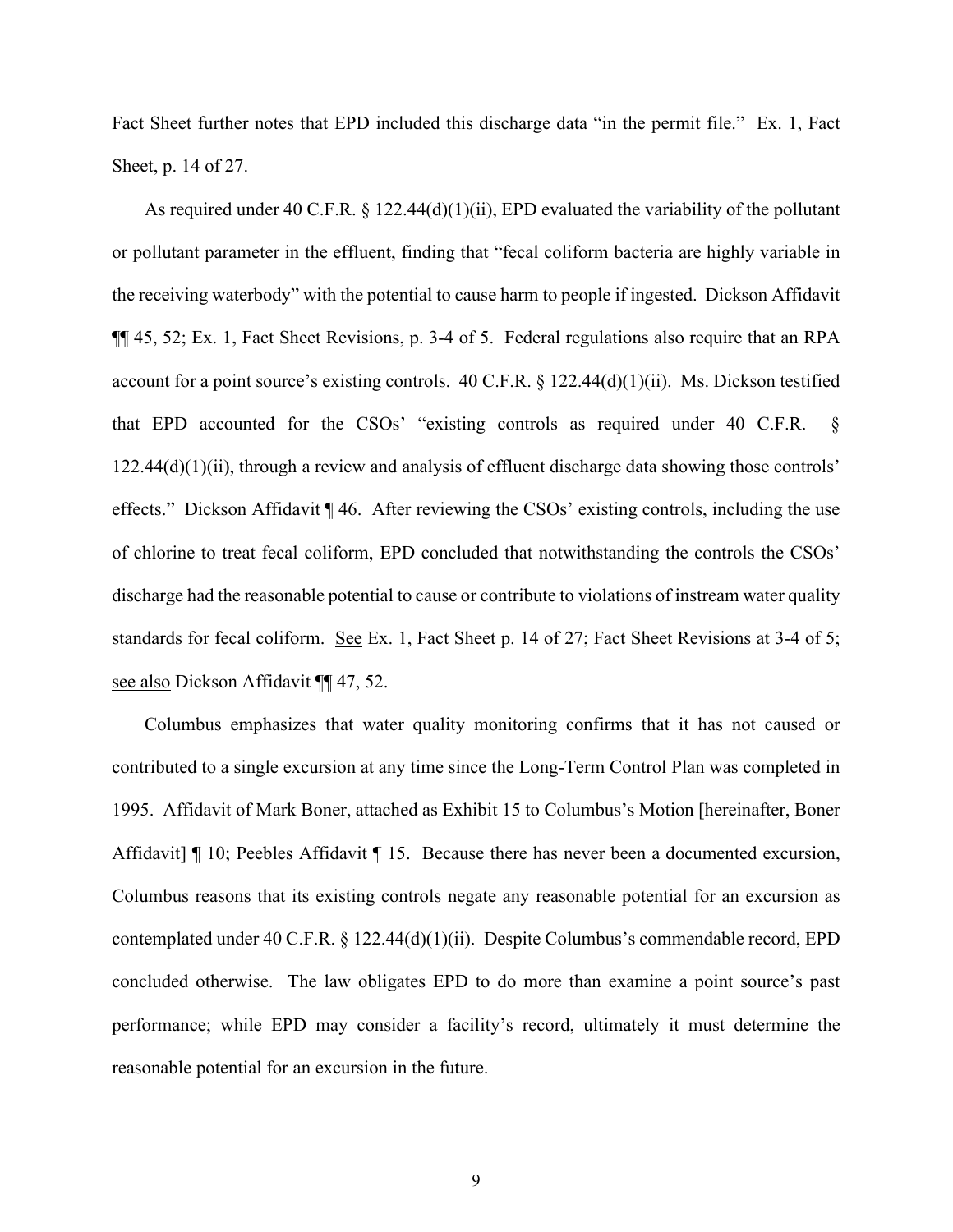Finally, as mandated by 40 C.F.R.  $\S$  122.44(d)(1)(ii), EPD must consider dilution of the effluent ("where appropriate" permitting authority may account for "the dilution of the effluent in the receiving water"). Before issuing the 1998 and 2010 permits, EPD had considered the effluent's dilution in the receiving waters. In conducting the RPA for the 2020 Permit EPD changed course, finding that it was inappropriate to account for the effluent's dilution in the receiving water because fecal coliform bacteria have the unique capacity to reproduce in the receiving waters. Ex. 1, Fact Sheet Revisions, at 3-5 of 5; Fact Sheet, p. 13 of 27; Dickson Affidavit ¶¶ 46, 52; see also Affidavit of Elizabeth Booth ¶ 47. Columbus complains that EPD's refusal to consider dilution in its most recent analysis is an "unexplained reversal" of its policy; however, under 40 C.F.R. § 122.44(d)(1)(ii) EPD retains the discretion to include – or not include – dilution as a factor in its RPA.

Although Columbus submitted an analysis disputing EPD's conclusions, it did not prove that EPD's reasonable potential analysis was unlawful. See Columbus Water Work's 8/28/2020 Reasonable Potential Analysis Report attached as Exhibit 14 to Columbus's Motion.<sup>[8](#page-9-0)</sup> To the contrary, EPD's RPA was lawful because it considered the relevant factors as established by 40 C.F.R § 122.44(d)(1)(ii). See Kennecott v. EPA, 780 F.2d 445, 449 (4th Cir. 1985) ("Once the [EPA] has been found to follow the prescribed course of procedure, its 'choice of scientific data and statistical methodology' is entitled to respect.") (citation omitted); Spokane Cty. v. Sierra Club, 2016 Wash. App. LEXIS 1941 at \*27-28 (Wash. Ct. App. Aug. 16, 2016) (holding "federal regulations required [state agency] to conduct a reasonable potential analysis before issuing the Facility a permit but [agency] has discretion in how to perform the analysis").

<span id="page-9-0"></span><sup>&</sup>lt;sup>8</sup> EPD acknowledges that Columbus tendered a document entitled "Reasonable Potential Analysis Report" for EPD's consideration; however, it notes that under 40 C.F.R.  $\S$  122.44(d)(1)(iii) only permitting authorities may conduct an RPA.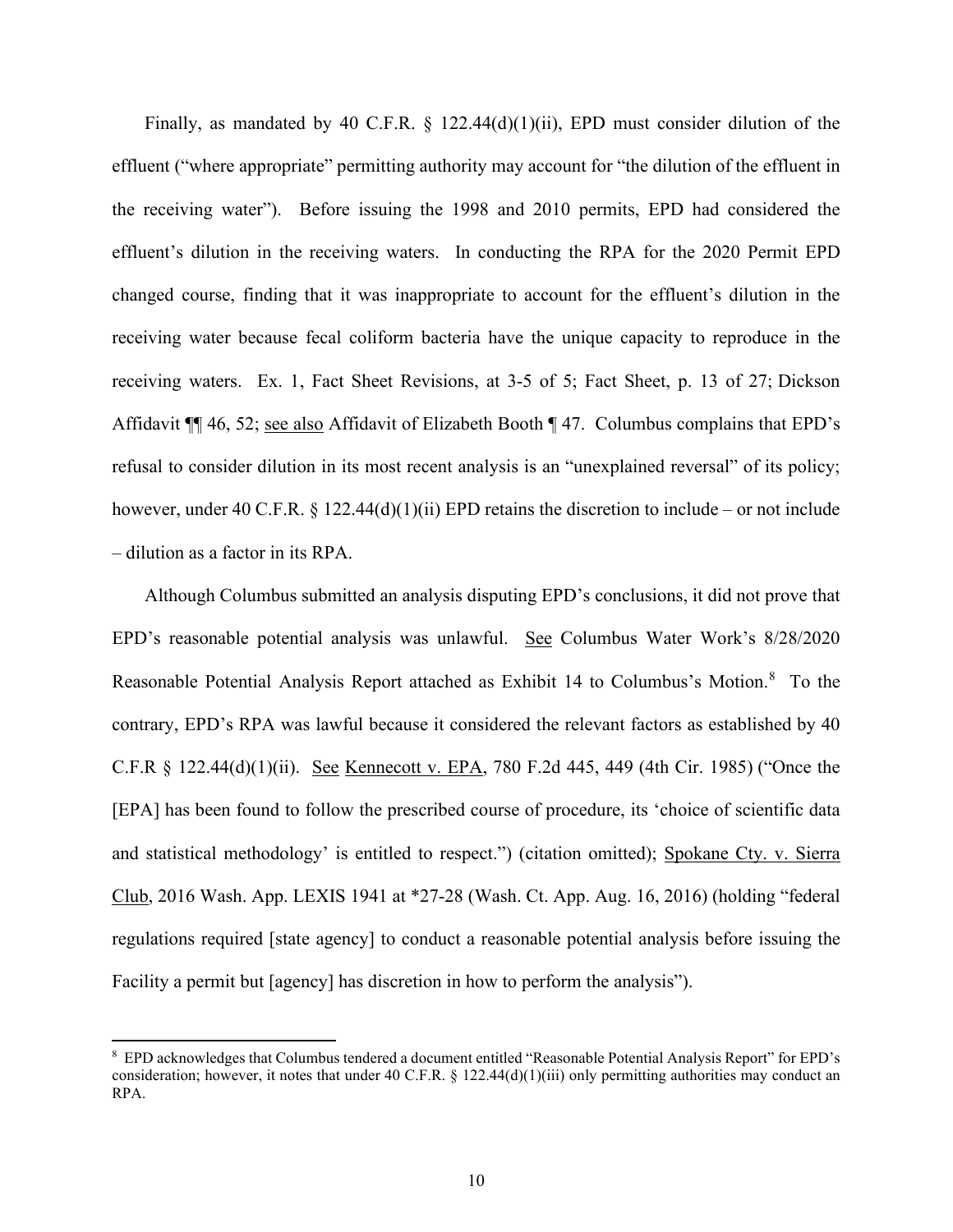Further, albeit succinct, the Permit's Fact Sheet provided what federal law requires: an "explanation of the reasons that [the fecal coliform limit was] applicable." 40 C.F.R § 124.56(b)(1)(iii); see 40 C.F.R  $\S$  124.8. By contrast, when a permitting authority issues a permit for sewage sludge, per 40 C.F.R. § 124.56(a) the Fact Sheet must supply not just an explanation but also "calculations or other necessary explanation of the derivation of specific effluent limitations and conditions or standards for sewage sludge use including a citation to the applicable effluent limitation guideline, performance standard, or standard for sewage sludge use or disposal as required by § 122.44 and reasons why they are applicable or an explanation of how the alternate effluent limitations were developed." As both the Permit's Fact Sheet and EPD's RPA analysis regarding fecal coliform complied with federal law, the Clean Water Act mandated that EPD calculate an appropriate effluent limitation. 40 C.F.R.  $\S$  122.44(d)(1)(iii); 40 C.F.R.  $122.44(d)(1)(i).$ 

### **B. Total Maximum Daily Load for Fecal Coliform**

#### 1. Water Quality Standards

The Clean Water Act mandates that states formulate water quality standards. 33 U.S.C. § 1313(a). Water quality standards "consist of the designated uses of the navigable waters involved and the water quality criteria for such waters based upon such uses." 33 U.S.C. § 1313(c)(2)(A). Under the statute, designated uses may include the water's use for recreational, industrial or agricultural purposes. Id. Water quality criteria define the amount of pollutants that a waterbody can contain without impairment of the designated use, and may be "expressed as constituent concentrations, levels, or narrative statements, representing a quality of water that supports a particular use." 40 C.F.R. § 131.3(b). The two components work in tandem: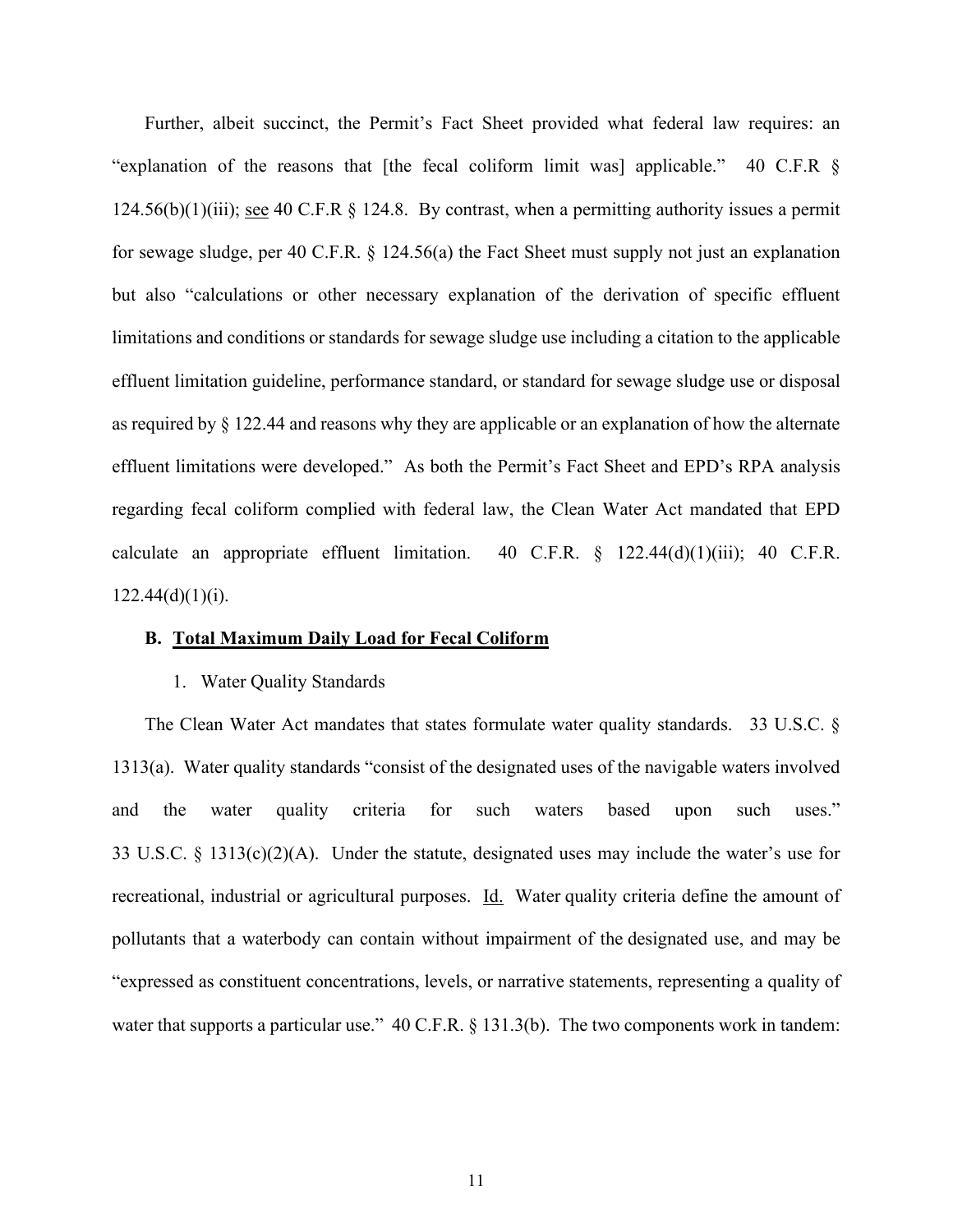when water quality criteria are met, the designated use will generally be protected. 40 C.F.R. § 131.3(b).

Georgia has six designated uses for its navigable waters, and the designated use of the portion of the Chattahoochee River receiving discharge from the Columbus CSOs is "fishing." Booth Affidavit  $\P{11;$  see Ga. Comp. R. & Regs. 391-3-6-.03(14). This designation protects fishing and secondary contact recreation. Ga. Comp. R and Regs. 391-3-6-.03(6)(c); Booth Affidavit [11. In waters designated for fishing, the bacteria criteria for fecal coliform varies seasonally. From May through October, fecal coliform cannot exceed a geometric mean<sup>[9](#page-11-0)</sup> of 200 counts/100 ml of water, and from November through April fecal coliform may not exceed a geometric mean of 1,000 counts/[10](#page-11-1)0 ml of water.<sup>10</sup> Ga. Comp. R. & Regs. 391-3-6-.03(6)(c)(iii)(1); Booth Affidavit  $\P$  12, 13.

An "effluent limitation" is any restriction on "quantities, rates, and concentrations of chemical, physical, biological, and other constituents which are discharged from point sources into navigable waters." 33 U.S.C.S. § 1362(11). If EPD determines that a point source's discharge of fecal coliform into the Chattahoochee River has the reasonable potential to cause or contribute to an

<span id="page-11-0"></span><sup>&</sup>lt;sup>9</sup> The geometric mean is calculated using at least four samples collected over a 30-day period at intervals of not less than 24 hours. Ga. Comp. R. & Regs.  $391-3-6-03(6)(c)(iii)(1)$ .

<span id="page-11-1"></span><sup>&</sup>lt;sup>10</sup> The standard for bacteria in waters designated for "fishing" is:

For the months of May through October, when water contact recreation activities are expected to occur, fecal coliform not to exceed a geometric mean of 200 counts per 100 ml based on at least four samples collected from a given sampling site over a 30-day period at intervals not less than 24 hours. Should water quality and sanitary studies show fecal coliform levels from non-human sources exceed 200 counts per 100 ml (geometric mean) occasionally, then the allowable geometric mean fecal coliform shall not exceed 300 counts per 100 ml in lakes and reservoirs and 500 counts per 100 ml in free flowing freshwater streams. For the months of November through April, fecal coliform not to exceed a geometric mean of 1,000 counts per 100 ml based on at least four samples collected from a given sampling site over a 30-day period at intervals not less than 24 hours and not to exceed a maximum of 4,000 counts per 100 ml for any sample.

Ga. Comp. R. & Regs. 391-3-6-.03(6)(c)(iii)(1).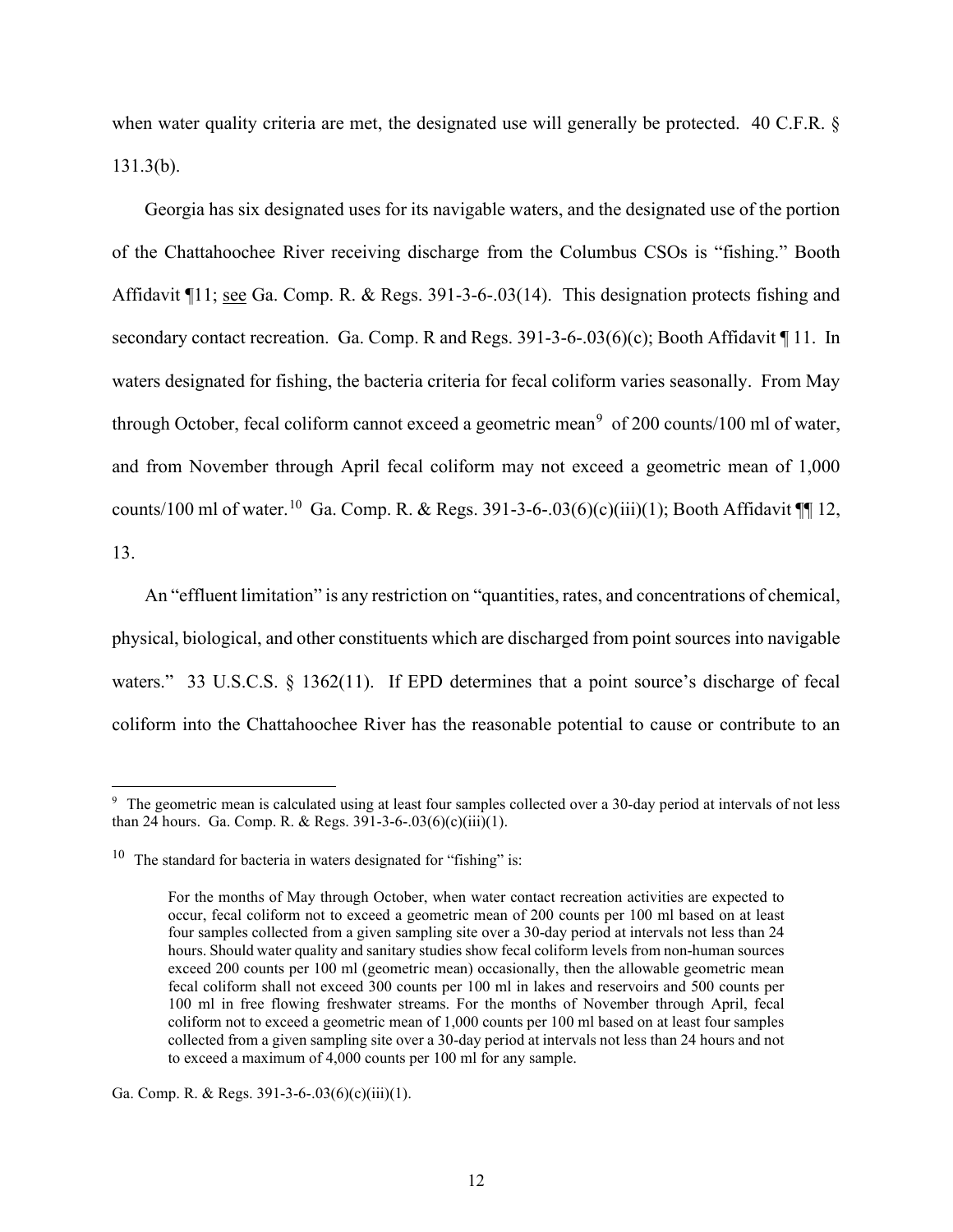excursion above a water quality standard, the NPDES Permit must include appropriate effluent limitations to safeguard the receiving waters. 40 C.F.R.  $122.44(d)(1)(iii)$ ; 40 C.F.R. § 122.2 (effluent limitations apply to point source discharges). If the permit's conditions cannot ensure compliance with the applicable water quality standards, EPD may not issue the permit. 40 C.F.R.  $$122.4(a),(d).$ 

To comply with the applicable WQS, the Permit's effluent limitation for fecal coliform consists of a 30-day geometric mean of 200 counts per 100 milliliters of water. See Ex. 1, Fact Sheet, pp. 11-14 of 27. The Permit limit of 200 counts per 100 milliliters was based on the more stringent of the seasonal water quality standards for fecal coliform; as set forth in the Fact Sheet this standard would assure year-round compliance. Ex. 1, Fact Sheet, p. 15 of 27; see Ga. Comp. R. & Regs.  $391-3-6-.03(6)(c)(iii)(1)$ .

2. 2008 Total Maximum Daily Load

If a body of water does not meet water quality standards for its designated use, it is identified as "impaired" and added to a list of impaired waters known as the "303(d) list." 33 U.S.C. §1313(d); see also Booth Affidavit ¶ 17. States must identify all impaired intrastate waters not satisfying water quality standards and establish the "total maximum daily load" ("TMDL") of a pollutant that may be discharged into receiving waters while supporting its designated uses. 33 U.S.C. § 1313(d)(1)(C); 40 C.F.R. § 130.2(i); Sierra Club v. Meiburg, 296 F.3d 1021, 1025 (11th Cir. 2002) (TMDL "serves as the goal for the level of that pollutant in the waterbody to which that TMDL applies").

Each TMDL includes the sum of two different loads: load allocation, which is the portion of the receiving water's loading capacity attributed to nonpoint sources, and wasteload allocation (or "WLA"), the portion of the receiving water's loading capacity that is allocated to point sources of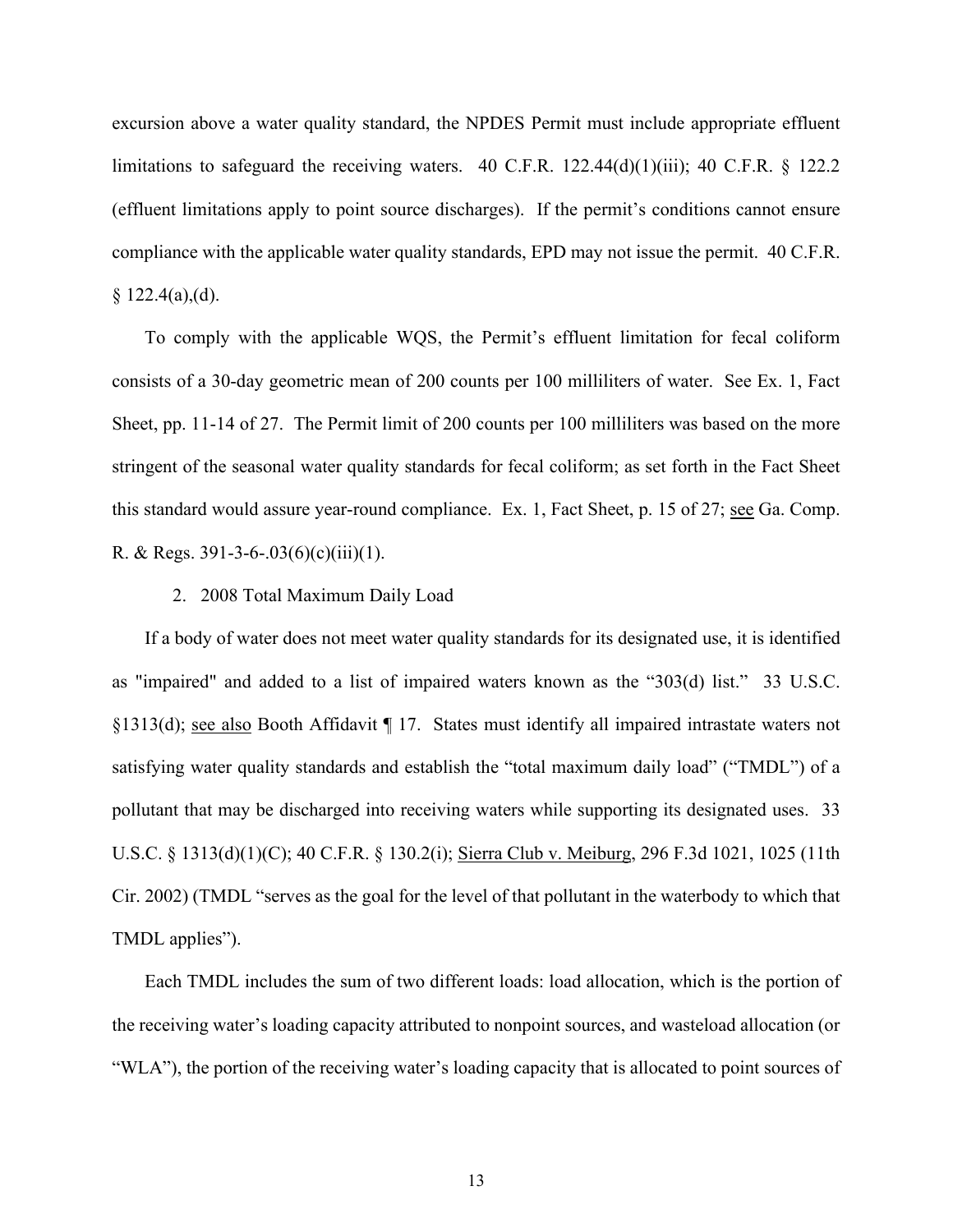pollution. 40 C.F.R. 130.2  $(g)(h)$ . In addition to the load and wasteload allocation, when formulating a TMDL the Clean Water Act requires EPD to consider seasonal variations and include a safety margin for pollutant levels. 33 U.S.C.  $\S$  1313(d)(1)(C) (TMDL must "be established at a level necessary to implement the applicable water quality standards with seasonal variations and a margin of safety which takes into account any lack of knowledge concerning the relationship between effluent limitations and water quality"); 40 C.F.R. § 130.7. Effluent limitations must not only comply with water quality standards, but they must also be "consistent with the assumptions and requirements of any available wasteload allocation [included in a TMDL] for the discharge prepared by the State and approved by EPA pursuant to 40 CFR 130.7." 40 C.F.R. § 122.44(d)(1)(vii)(B).

Georgia has more than 1,800 TMDLs. Booth Affidavit ¶ 29. In 2003, EPD developed a TMDL for fecal coliform for 79 impaired segments of the Chattahoochee River Basin, including the body of water receiving Columbus's CSO overflows. Booth Affidavit ¶ 37. The TMDL was revised in 2008. Booth Affidavit ¶ 46. In 2016, EPD delisted the Columbus segment of the Chattahoochee River from North Highland Dam to Bull Creek, where the CSOs are located. Peebles Affidavit ¶ 17. However, the TMDL ("2008 TMDL") continues to be utilized to ensure compliance with water quality standards. Booth Affidavit ¶¶ 27-28.

Discharges from CSO facilities like Columbus's are intermittent and variable in nature and dependent on rainfall or wet-weather conditions. Booth Affidavit ¶ 43; Dickson Affidavit ¶ 51; Ex. 1, Fact Sheet Revisions, p. 4 of 5, Fact Sheet, p. 14 of 27. Given the flow variability, EPD determined fixed, single-day maximum loads for the WLA would not account for the variable nature of bacteria from the discharges and that a variable, rather than fixed, WLA was appropriate. Ex. 1, Fact Sheet Revisions, p. 4 of 5; Ex. 4 attached to EPD's Motion at 45; Ex. 8 attached to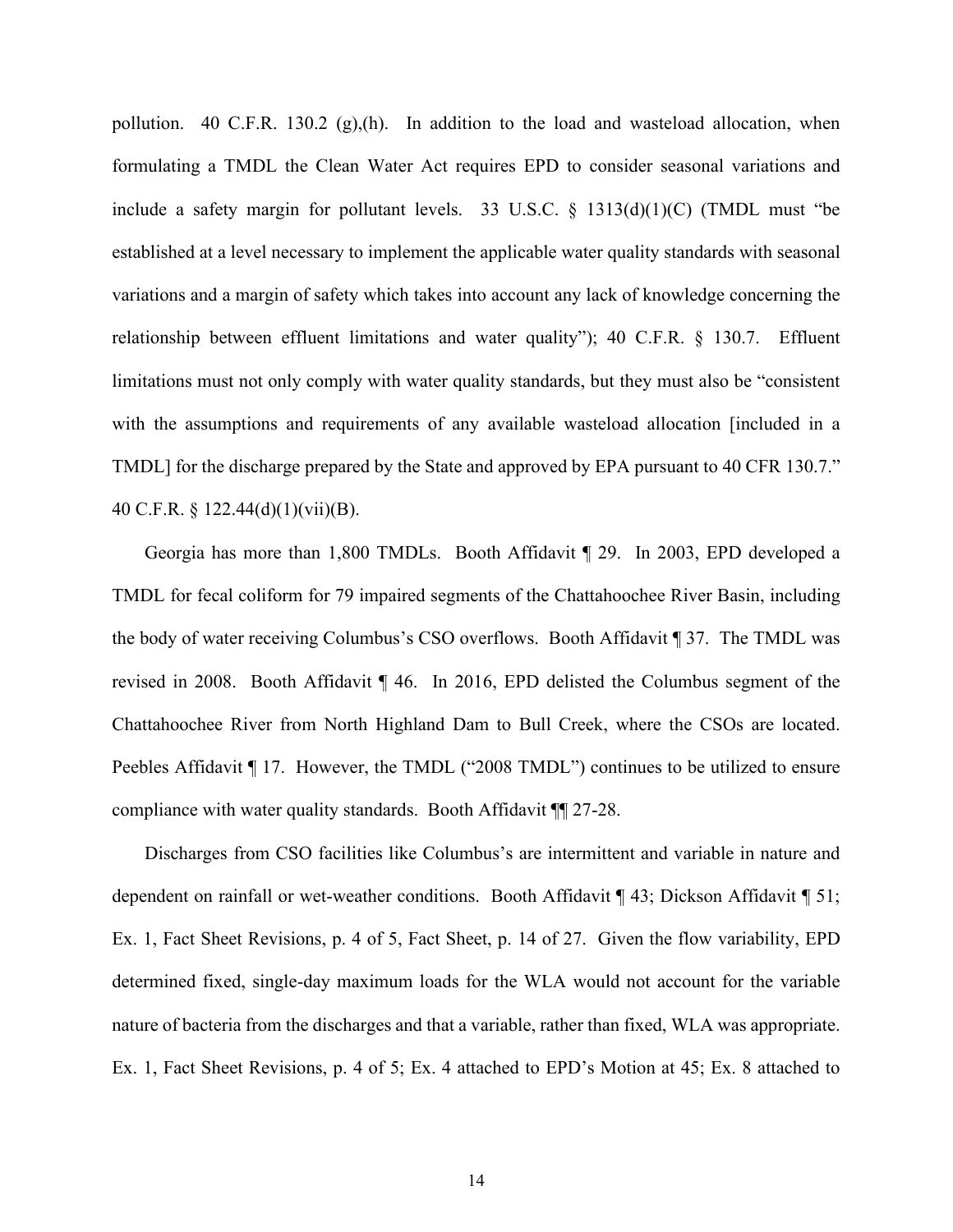Columbus's Motion at 45; see also Dickson Affidavit ¶ 51. Accordingly, the 2008 TMDL provides each of Columbus's CSO facilities with a WLA of Q\*200 as a 30-day geometric mean, with Q representing the flow at any given time. Dickson Affidavit ¶ 51; Exhibit 4 attached to EPD's Motion at 45; Ex. 8 attached to Columbus's Motion at 45. The EPA approved the 2008 TMDL and WLA equation in November 2008 and reaffirmed it on September 12, 2019. Ex. 10 attached to EPD's Motion; Ex. 3 attached to Chattahoochee Riverkeeper's Response.

EPD maintains that the Permit's effluent limitation for fecal coliform at 200 counts/100 ml ensures that the instream WQS will be met and also is consistent with the assumptions and requirements of the applicable wasteload allocation in the 2008 TMDL. Ex. 1, Fact Sheet Revisions, p. 4 of 5; Fact Sheet, pp. 11-14 of 27; see 40 C.F.R. § 122.44(d)(1)(vii)(B). In opposition, Columbus argues that the 2008 TMDL is invalid and thus EPD's reliance on the 2008 TMDL's WLA renders the effluent limitations unlawful.

## 3. EPD's Motion to Dismiss

 As an initial matter, EPD's Motion to Dismiss asserts that Columbus's challenge to the 2008 TMDL is untimely. As background, after calculating a TMDL, EPD submits the proposed TMDL to the EPA for review. 33 U.S.C.  $1313(d)(2)$ ; 40 C.F.R.  $130.7(a)$ . EPA must approve a state's TMDL within 30 days of submission. 33 U.S.C. 1313(d)(2). If it disapproves of the TMDL, EPA has 30 days from the date of disapproval to establish a new TMDL. Id*.* In the instant case, the EPA approved the 2008 TMDL and equation in November 2008 and reaffirmed the TMDL calculation on September 12, 2019. Ex. 10 attached to EPD's Motion; Ex. 3 attached to Chattahoochee Riverkeeper's Response. EPD argues that Columbus should have sought timely review of the 2008 TMDL when it won EPA approval in 2008.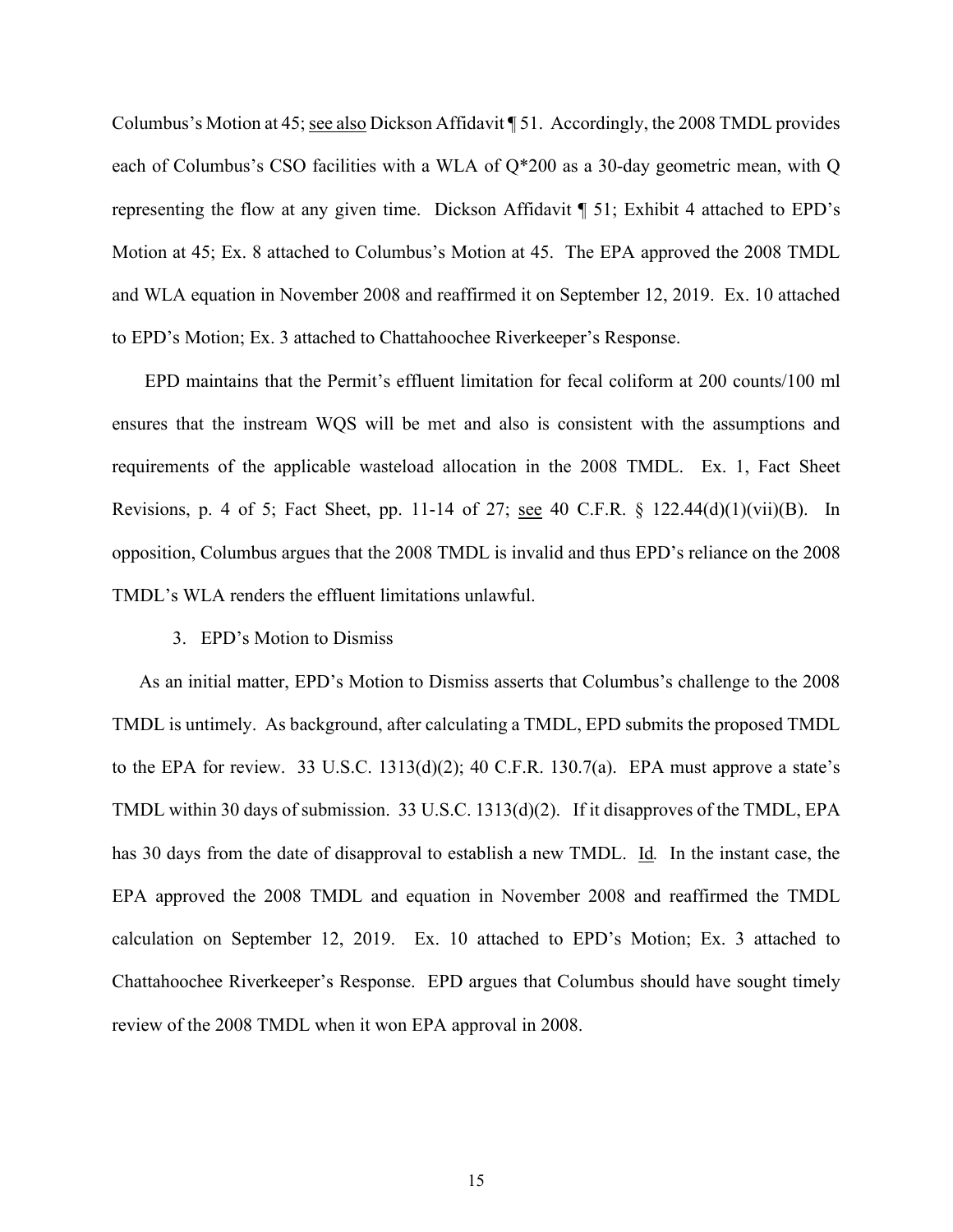The EPA's approval or disapproval of a TMDL is subject to judicial review under the federal Administrative Procedure Act, which requires courts to "hold unlawful and set aside agency action, findings, and conclusions found to be arbitrary, capricious, an abuse of discretion, or otherwise not in accordance with the law[.]" Anacostia Riverkeeper, Inc. v. Wheeler, 404 F. Supp. 3d 160, 169 (D.D.C. 2019) (quoting 5 U.S.C. § 706(2)(A)). EPD maintains that Columbus has waived its opportunity to challenge the 2008 TMDL because it failed to contest EPA's approval of the TMDL via the federal Administrative Procedure Act.<sup>[11](#page-15-0)</sup>

When a party challenging an NPDES permit by contesting the legitimacy of the applicable TMDL could have sought judicial review of the EPA's action approving the TMDL, the party is barred from later seeking judicial review. Md. Dep't of the Env't v. Cty. Comm'rs, 214 A.3d 61, 85 (Md. Ct. App. 2019), cert. denied, Cty. Comm'rs v. Md. Dep't of the Env't, 140 S. Ct. 1265 (Mar. 2, 2020) (citing Anacostia Riverkeeper, Inc. v. Jackson, 798 F. Supp. 2d 210, 222 (D.D.C. 2011)). Although the court's conclusion in Maryland Department of the Environment addresses the scope of judicial  $-$  rather than administrative  $-$  review, the underlying premise remains the same: parties seeking review of a TMDL must do so in federal court. Id. at 84 ("as this Court has previously indicated, an action for judicial review of a discharge permit in State court is not the forum for raising belated challenges to a TMDL that the challenger could have raised elsewhere") (citation omitted); but see Asarco Inc. v. State, 138 Idaho 719, 722 (2003) (mining companies sought declaratory judgment from state regarding validity of TMDL); Rio Hondo Land & Cattle

<span id="page-15-0"></span> $11$  EPD also maintains that Columbus can no longer challenge the TMDL for a second reason. In July 2020, Columbus filed a petition for rulemaking pursuant to O.C.G.A. § 50-13-9 with the Board of Natural Resources, asserting that TMDLs must be promulgated as rules. See Ex. 2 attached to EPD's Motion; O.C.G.A. § 50-13-9. On August 10, 2020, the Board denied the Petition; however, Columbus did not appeal this decision within thirty days. Ex. 3 attached to EPD's Motion; see O.C.G.A. § 50-13-19(b). EPD asserts that Columbus could have sought review but did not; thus, it has waived its opportunity to challenge the 2008 TMDL.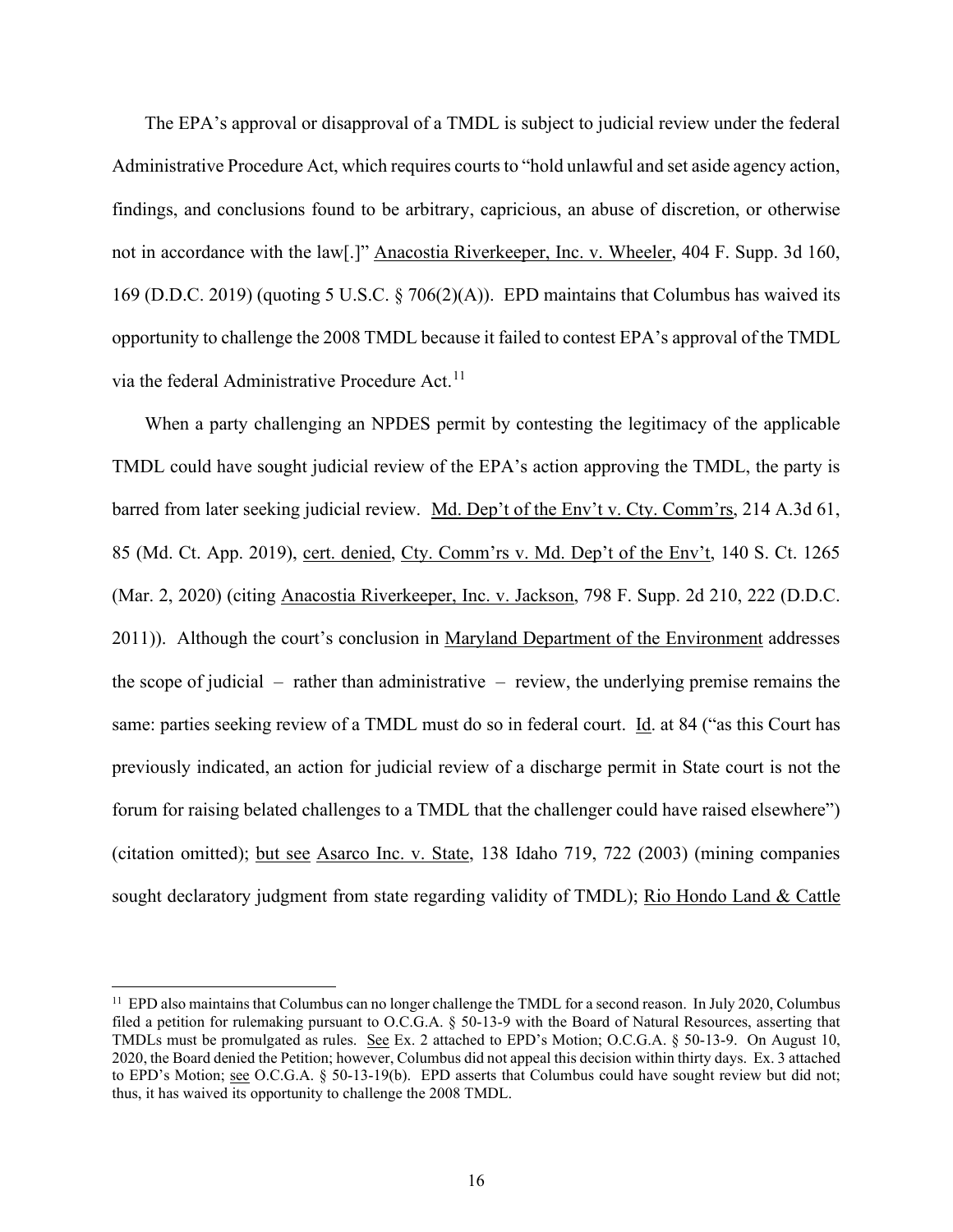Co. v. N.M. Water Quality Control Comm'n, 2019 WL 6728255, \*1 (N.M. Ct. App. Nov. 6, 2019) (directly appealing order adopting TMDL).

In response, Columbus maintains that the Petition only contests the Permit's effluent limitation for fecal coliform bacteria, and not the 2008 TMDL.<sup>12</sup> Columbus's argument is not persuasive. Columbus challenges the legitimacy of the TMDL by disputing the TMDL's expression as a variable equation. Columbus also maintains that the WLA formula is "unsolvable." Thus, in essence the Petition challenges the legitimacy of the 2008 TMDL – a challenge that should have been raised under the Federal Administrative Procedure Act.

### 4. Wasteload Allocation

Pretermitting whether Columbus has challenged the TMDL in the appropriate forum, the undersigned will address its argument that the 2008 TMDL's wasteload allocation cannot be used to determine the Permit's effluent limitation for fecal coliform. The 2008 TMDL provided Columbus's facilities with a wasteload allocation of  $Q^*200$  with Q representing the variable water flow. Ex. 4 attached to EPD's Motion at 45. EPD acknowledges "[t]he equation is not meant to be 'solved' to determine a single-number wasteload allocation, but rather is meant to represent the **concentration** of bacteria applied at any and all discharge flows resulting from storm events that occur within a 30-day period." Booth Affidavit ¶ 44 (emphasis added). Columbus maintains a TMDL cannot be expressed as a variable equation because it runs afoul of the CWA's language that agencies set total maximum *daily* loads. Notwithstanding the flow variations, Columbus

<span id="page-16-0"></span><sup>&</sup>lt;sup>12</sup> Columbus argues that the WLA formula is "unsolvable," because the EPD has conceded that "a specific load could not be established for the CSOs." Ex. 4 attached to EPD's Motion at 45. In full, the TMDL states: "A specific load cannot be assigned to the CSOs, since flow volumes were dependent on the nature of individual storm events. However, the WLA for the CSOs can be calculated using the following equation: WLACSOs =  $\sum$  (200 counts (as 30day geometric mean)/100ml \*QCSOs) \*Conversion Factor." Ex. 4 attached to EPD's Motion at 45.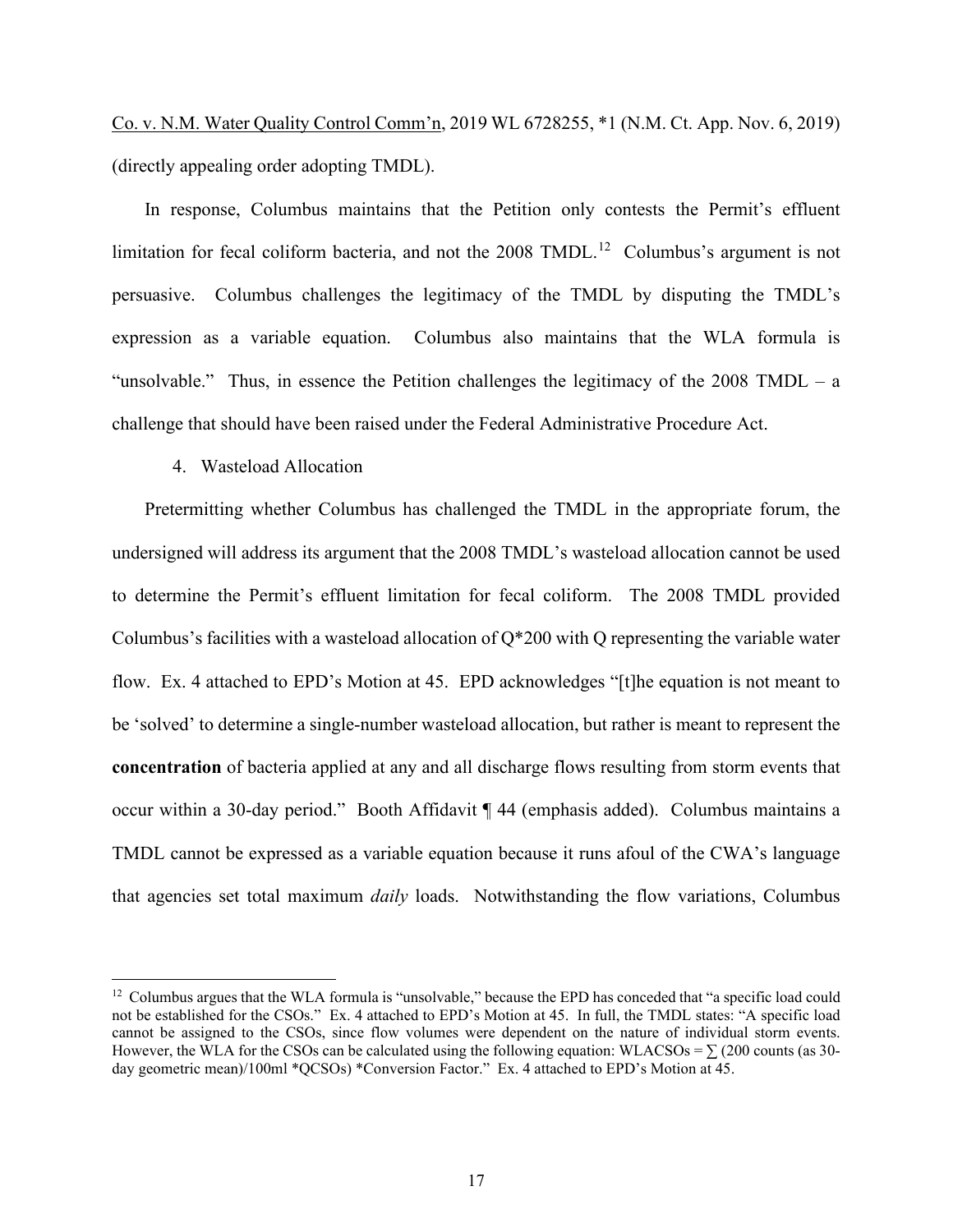asserts that "wasteload allocation" means "a fixed number expressed as a quantity of matter per unit of time" that "cannot be expressed as [a] formula[]." Columbus's Motion at 13.

The federal Circuits have taken contrary positions as to whether the term "total maximum daily load" prescribes a specific method as to how a TMDL may be expressed. In Friends of the Earth, Inc. v. E.P.A., 446 F.3d 140, 142-48 (D.C. Cir. 2006), the Court of Appeals for the D.C. Circuit concluded that total maximum daily loads expressed in annual or seasonal terms violated the plain language of CWA, holding: "[d]aily means daily, [and] nothing else." 446 F.3d at 142. More recently, a D.C. District Court struck down a TMDL for E. coli calculated, similarly to the instant case, using a formula that set a variable daily maximum expressed as a 30-day geometric mean. Anacostia Riverkeeper, Inc., 404 F. Supp. 3d at 169. The Anacostia Riverkeeper Court found that the EPA violated the plain text of the CWA when it approved "total maximum daily loads" that did not establish daily maximum discharge limitations. Id. at 164.

Turning to cases from the Second and Third Circuit, EPD argues that 33 U.S.C. §  $1313(d)(1)(C)$  does not preclude the use of a variable equation to establish a TMDL. In Natural Resources Defense Council, Inc. v. Muszynski, 268 F.3d 91, 98-99 (2001), the Second Circuit concluded that while the individual words "total maximum daily load" might be unambiguous, the phrase as a whole "is susceptible to a broader range of meanings." Id. at 98. Given that Congress had directed EPA to review "TMDLs for hundreds of different pollutants in thousands of different waterbodies," the Court found it "excessively formalistic to suggest that EPA may not express these standards in different ways, as appropriate to each unique circumstance." Id. at 97. The Court further reasoned that it would be "absurd" to require single-day limitations in TMDLs because for some pollutants "effective regulation may best occur by some other periodic measure than a diurnal one." Id. at 99. The Third Circuit agreed that the term "total maximum daily load"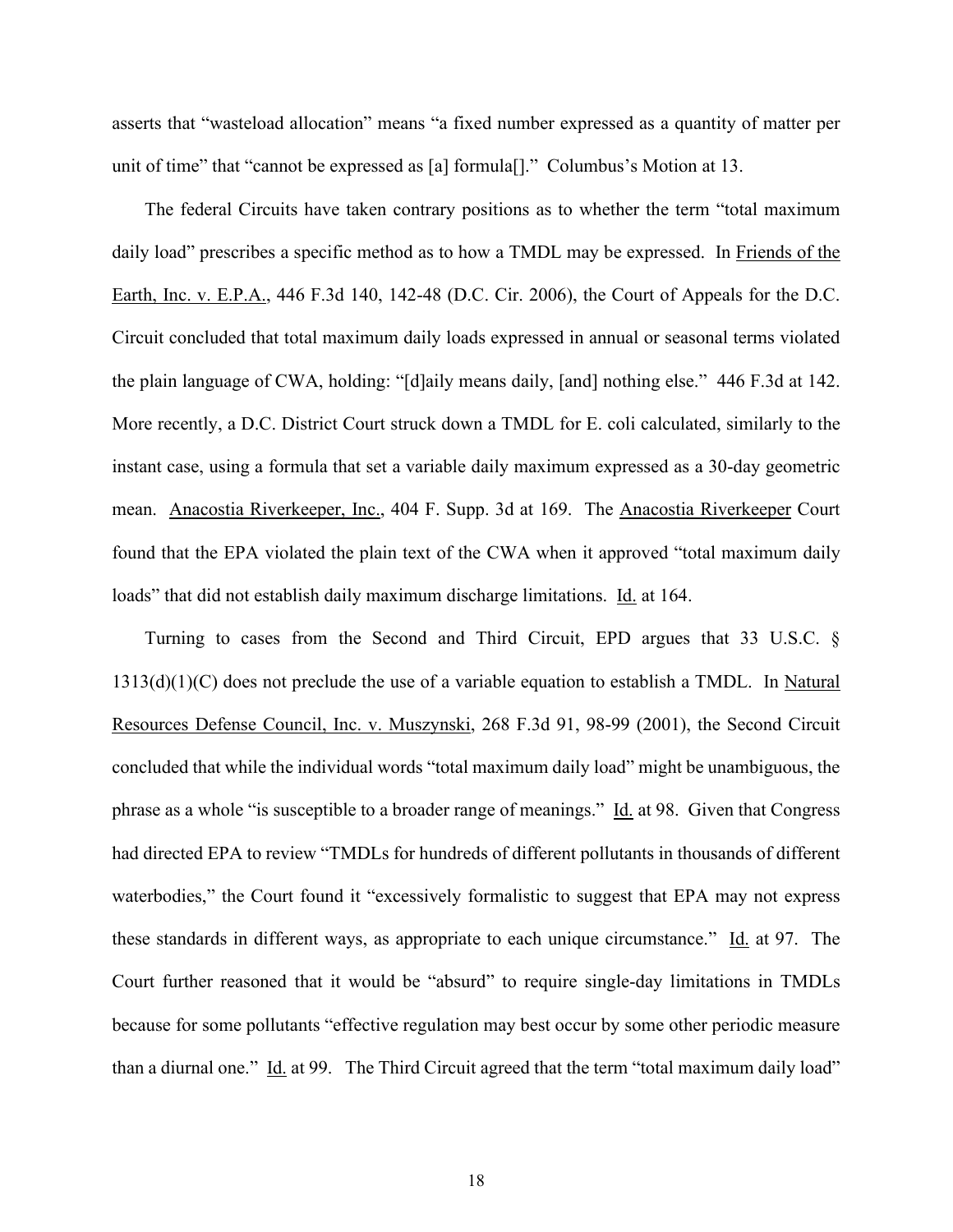was ambiguous because the words "are not defined in the statute, and 'total' is susceptible to multiple interpretations." Am. Farm Bureau Fed'n v. United States EPA, 792 F.3d 281, 298 (3d Cir. 2015) (although statute requires agency "to establish 'total maximum daily loads,' it nowhere prescribed *how* the EPA is to do so.") (citations and punctation omitted).<sup>[13](#page-18-0)</sup>

Federal courts differ as to whether the words "total maximum daily load" should be considered individually or, in the context of the CWA, read collectively. 33 U.S.C.  $\S$  1313(d)(1)(C). If a statute or regulation's text is unclear, Georgia courts must employ the rules of statutory construction. Johnson v. State, 308 Ga. 141, 144-45 (2020); City of Guyton v. Barrow, 305 Ga. 799, 802-03 (2019) (only after applying all the canons of statutory construction may a court find a regulation ambiguous and holding deference unwarranted because regulation was not ambiguous). Although "[t]he common and customary usages of the words are important," they are not the sole consideration. 308 Ga. at 144 (citation omitted). Instead, words must be considered within the greater legal context or statutory scheme. City of Guyton, 305 Ga. at 805 (directing that courts should endeavor to "[understand] the legal context in which the rule was created").

In Guyton, the Court taught that "[t]he primary determinant of a text's meaning is its context," concluding that a regulation was "unambiguous given the legal context from which the rule developed." 305 Ga. at 805; Yellen v. Confederated Tribes of the Chehalis Reservation, 141 S. Ct. 2434, 2448 (2021) ("It is a fundamental canon of statutory construction that the words of a statute must be read in their context and with a view to their place in the overall statutory scheme.") (citation omitted). To determine context, a court "may look to other provisions of the same statute, the structure and history of the whole statute, and the other law – constitutional, statutory, and

<span id="page-18-0"></span><sup>&</sup>lt;sup>13</sup> The Supreme Court has declined to review the Circuit split denying certiorari to the most recent appellate decision considering the phrase "total maximum daily load." See Am. Farm Bureau Fed. v. EPA, 136 S. Ct. 1246 (2016).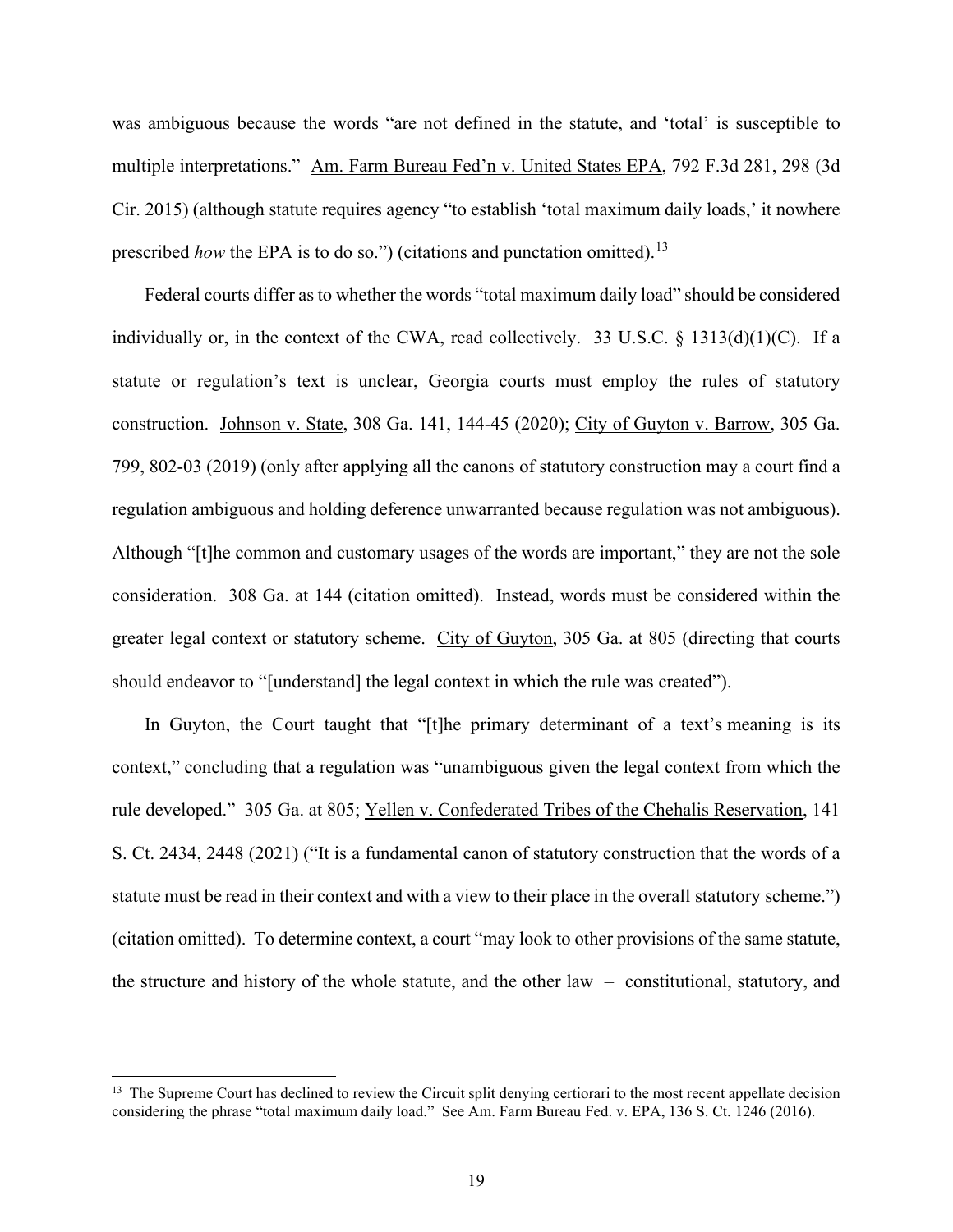common law alike – that forms the legal background of the statutory provision in question." 308 Ga. at 144-45 (citation and punctuation omitted).

The Clean Water Act's objective is "to restore and maintain the chemical, physical, and biological integrity of the Nation's waters." 33 U.S.C. § 1251(a); see also Fla. Wildlife Fed'n., Inc. v. S. Fla. Water Mgmt. Dist., 647 F.3d 1296, 1299 (11th Cir. 2011). It describes the total maximum daily load as the "level" of a pollutant that a water body can tolerate without violating applicable water quality standards, 33 U.S.C.  $\S$  1313(d)(1)(C), and further defines it as "constitut[ing] a type of water quality-based effluent limitation." 40 C.F.R. § 130.2(h). When fashioning a TMDL, the CWA authorizes a permitting authority to "take into account critical conditions for stream flow, loading, and water quality parameters." 40 C.F.R. § 130.7(c)(1). To that end, the law explicitly permits TMDLs to be "expressed in terms of either mass per time, toxicity, or other appropriate measures  $\dots$ ." 40 C.F.R. § 130.2(i).

Considering the term "Total Maximum Daily Load" in light of the Clean Water Act's direction that a TMDL should be calculated taking "into account critical conditions for stream flow" and can be expressed in terms of either "mass per time, toxicity, or other appropriate measures," the 2008 TMDL's use of a variable equation to calculate wasteload allocation does not render the TMDL invalid. See King v. St. Vincent's Hospital, 502 U.S. 215, 221 n.10 (1991) (when construing statute, court should read statute as a whole and harmonize its provisions). Additionally, 40 C.F.R. § 130.2(h) specifies that WLAs constitute a type of water quality-based effluent limitation; effluent limitations are not restricted to numeric limitations where such limits are infeasible. Citizens Coal Council v. United States EPA, 447 F.3d 879, 895 (6th Cir. 2006) (citing Waterkeeper Alliance, Inc. v. EPA, 399 F.3d 486, 502 (2d Cir. 2005)).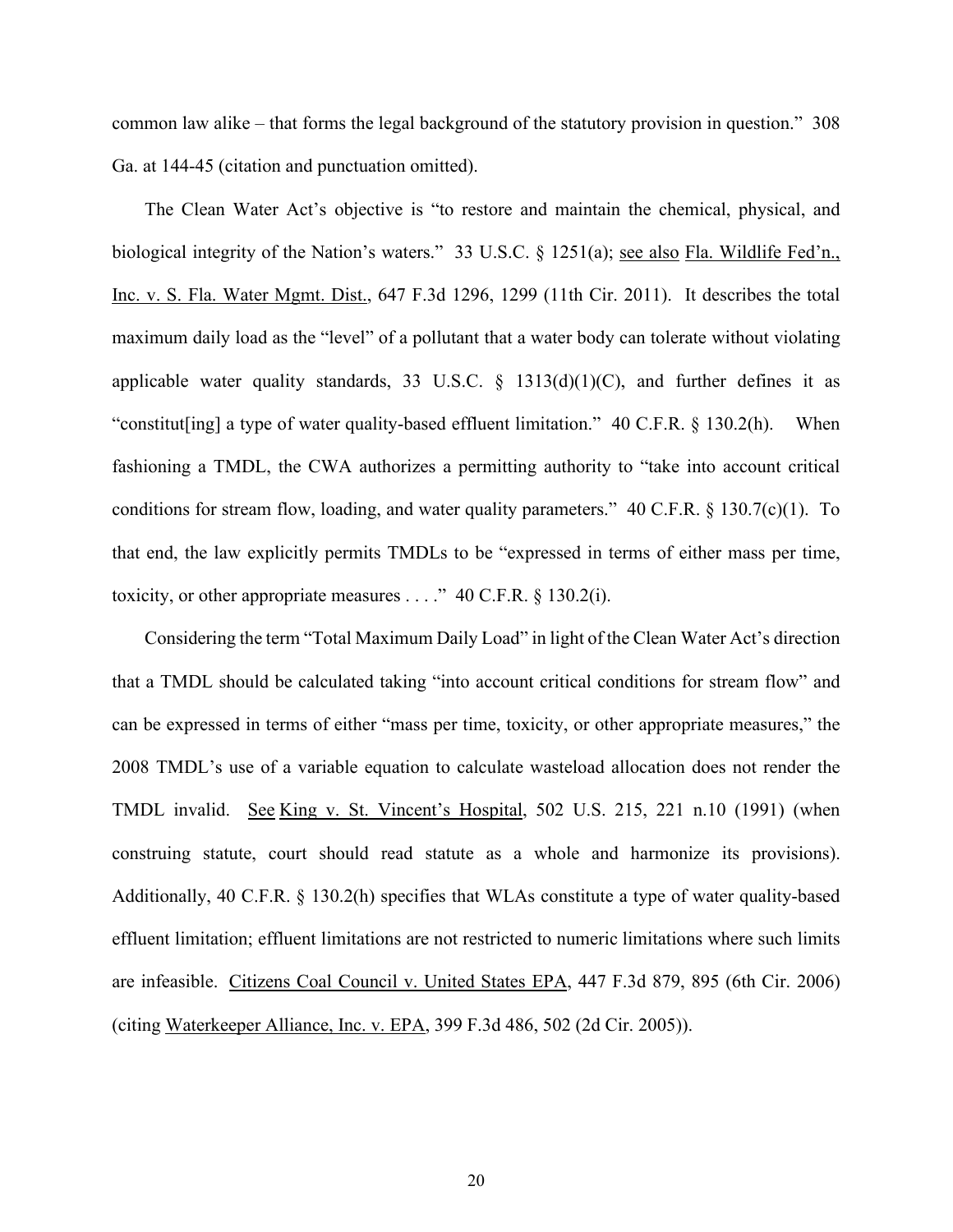Moreover, consideration of the individual words in the phrase "total maximum daily load" would support EPD's use of a variable equation. "[A]bsent clear evidence to the contrary, words should be assigned their ordinary, logical, and common meaning." State v. Hammonds, 325 Ga. App. 815, 817 (2014) (citation and punctuation omitted). The Merriam-Webster online dictionary defines "total" as "entire." Total, Merriam-Webster.com, [http://www.merriam](http://www.merriam-webster.com/dictionary)[webster.com/dictionary/](http://www.merriam-webster.com/dictionary)total (last visited Sept. 7, 2021). Per the online dictionary, "maximum" means "the greatest quantity or value attainable and "daily" as "occurring, made, or acted upon every day." Maximum, Merriam-Webster.com, [http://www.merriam](http://www.merriam-webster.com/dictionary)[webster.com/dictionary/](http://www.merriam-webster.com/dictionary)maximum (last visited Sept. 7, 2021); Daily, Merriam-Webster.com, [http://www.merriam-webster.com/dictionary/](http://www.merriam-webster.com/dictionary)daily (last visited Sept. 7, 2021). Further, the CWA defines the word "load" to mean "[a]n amount of matter . . . that is introduced into a receiving water." 40 C.F.R. § 130.2(e). Thus, considering the meaning of each word individually, total maximum daily load means the entire amount of the greatest quantity of matter that can be introduced into receiving waters every day. Nothing in that definition would require a wasteload allocation to be a fixed number or precludes the use of an equation to establish the wasteload allocation.

Columbus urges this tribunal to reject EPD's use of a variable and relies on Anacostia Riverkeeper's conclusion that a total maximum daily load must be fixed. Although the CWA defines the term "load" in 40 C.F.R. § 130.2(e), the Anacostia Riverkeeper Court disregarded the regulation's definition. Instead, the Court turned to the Webster's Third New International Dictionary 1325 (2002), which defined "load" as "'the quantity that can be . . . carried **at one time** by an often specified means of conveyance' or **'a measured quantity of a commodity fixed for** each type of carrier[.]'" 404 F. Supp. 3d at 171 (emphasis added). In contrast, the CWA defines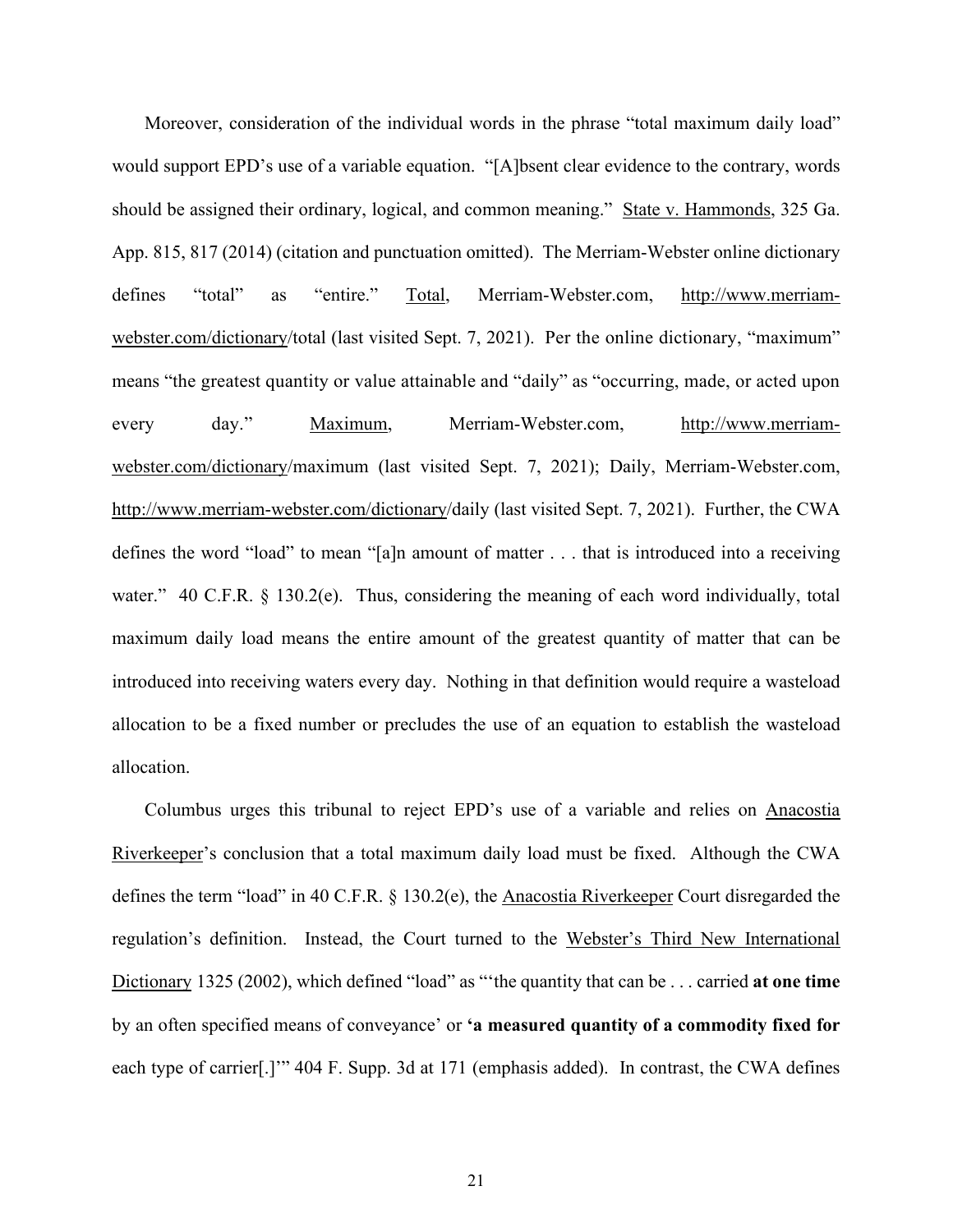"load" as an amount of matter – but, unlike the dictionary definition, not as a fixed amount. "When the Congress enacts a definition of a term, the statutory definition controls over definitions in general dictionaries." Robinson v. Comm'r , 119 T.C. 44, 56 (2002).

Given that the WLA is "meant to represent the concentration of bacteria applied at any and all discharge flows," and the flow is an ascertainable number, the 2008 TMDL's expression as a variable equation establishes a total maximum daily load in compliance with 33 U.S.C. §  $1313(d)(1)(C)$ . See Booth Affidavit  $\P$  44. As mandated by the Clean Water Act, the Permit's effluent limitations for fecal coliform are consistent with the 2008 TMDL's wasteload allocation. 40 C.F.R. § 122.44(d)(1)(vii)(B) (requiring that permit levels be consistent with, but not identical to, assumptions and requirements of any available wasteload allocation); see Anacostia Riverkeeper, Inc. 404 F. Supp. 3d at 181 (TMDLs and permits need not be "mirror images of one another").

## 5. Georgia's Administrative Procedure Act

Columbus offers a second challenge to the 2008 TMDL, arguing that the Permit's effluent limitation for fecal coliform is invalid because the 2008 TMDL was not promulgated as a rule under Georgia's Administrative Procedure Act ("APA"). The APA defines a rule as an "agency regulation, standard, or statement of general applicability that implements, interprets, or describes law or policy or describes the organization, procedure, or practice requirements of any agency." O.C.G.A. § 50-13-2(6). Generally, before promulgating a rule the APA requires the agency to give 30 days' notice to interested persons, allow input, notify the General Assembly, and file the final rule with the Secretary of State. O.C.G.A. §§ 50-13-4, 50-13-6.[14](#page-21-0)

<span id="page-21-0"></span><sup>&</sup>lt;sup>14</sup> Pursuant to O.C.G.A. § 12-5-23(a), the Board of Natural Resources is authorized to "[a]dopt, promulgate, modify, amend, and repeal rules and regulations . . . as the board may deem necessary to provide for the control and management of water pollution," including rules for: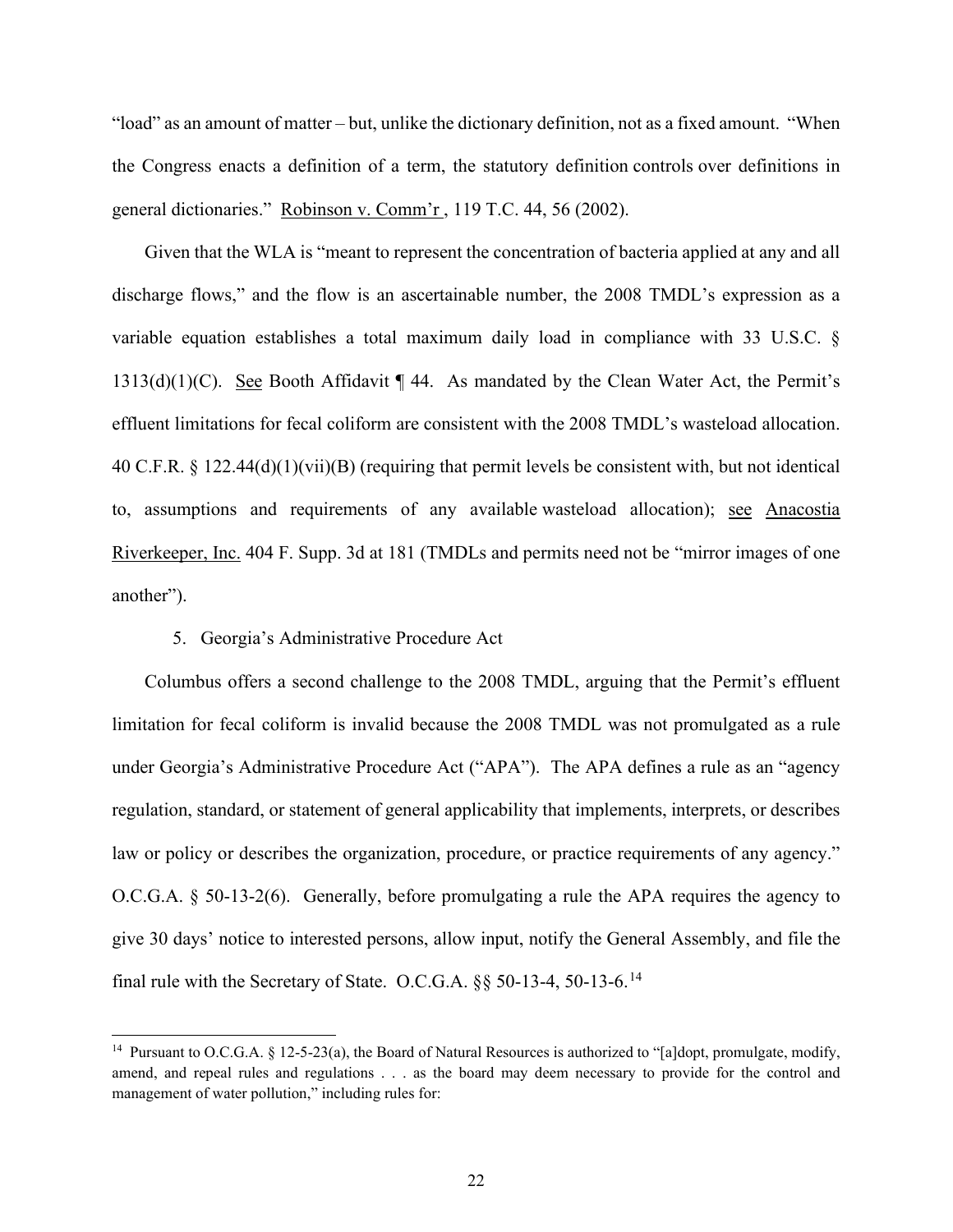The TMDL at issue was developed in 2002 and revised in 2008. To comply with the CWA, EPD provided a thirty-day public notice and invited public comment. Ex. 4 attached to EPD's Motion, at 54; see 40 C.F.R. § 130.7(c)(1)(ii), (d). EPD submitted the 2008 TMDL to EPA's Regional Administrator for review, and the Regional Administrator approved the TMDL. Ex. 10 attached to EPD's Motion; Ex. 3 attached to Chattahoochee Riverkeeper's Response;see 40 C.F.R.  $§ 130.7(c)(1)(ii)$ , (d).

State courts have concluded that because a TMDL "prescribes a legal standard that did not previously exist," it must be promulgated as a rule before submission to EPA for approval. Fairfield Cty. Bd. of Comm'rs v. Nally, 34 N.E.3d 873, 880-81 (Ohio 2015) (agency must engage in rulemaking before the TMDL may be used as the basis for an NPDES permit limit); <u>see also</u> Asarco, 69 P.3d 139; Rio Hondo Land & Cattle, 2019 WL 6728255 at \*6-7 (TMDL qualifies as regulation because it "broadly applies to anyone seeking to discharge [a pollutant]" into a body of water); Comm'rs of Pub. Works v. S. C. Dep't of Health & Entl. Control, 641 S.E.2d 763 (Ct. App. 2007) (affirming ALJ's ruling to this effect). Additionally, should EPA reject a state's proposed TMDL, then it must follow notice and comment rulemaking provisions of the federal APA before promulgating its own TMDL. See Fairfield Cty. Bd. of Comm'rs., 34 N.E.3d at 881 (citing 33 U.S.C. § 1313(d)(2)) (supporting citation omitted); Sierra Club v. E.P.A., 162 F. Supp.

<sup>(</sup>A) Prescribing the procedure to be followed in applying for permits and requiring the submission of such plans, specifications, verifications, and other pertinent information deemed relevant in connection with the issuance of such permits;

<sup>(</sup>B) Establishing or revising standards of water purity for any of the waters of the state, specifying the maximum degree of pollution permissible in accordance with the public interest in water supply; the conservation of fish, game, and aquatic life; and agricultural, industrial, and recreational uses; (C) Governing water use classifications and water quality standards . . . .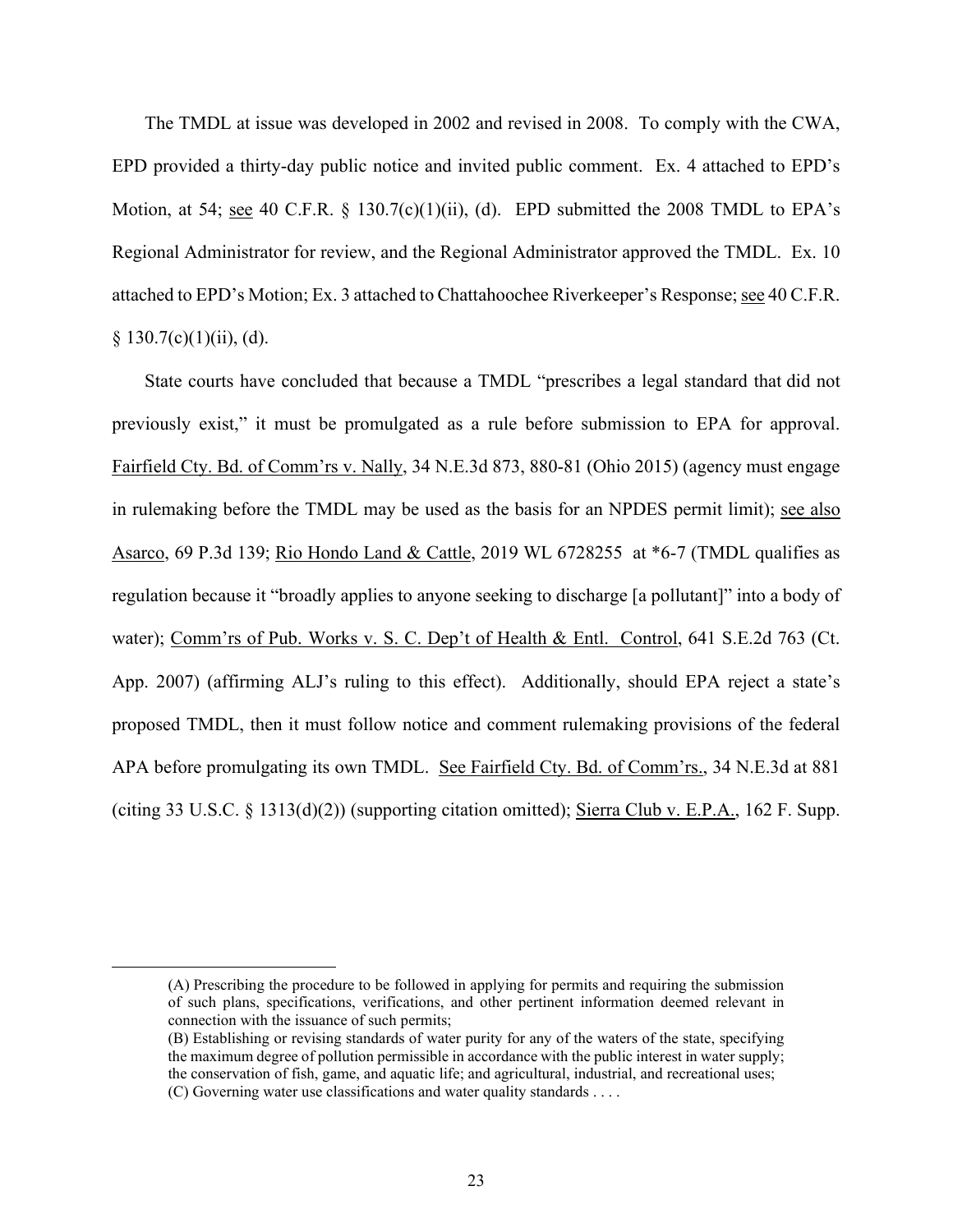2d 406, 420 (D. Md. 2001) ("approval or disapproval of state submissions under the Clean Water Act is not rule making; it is only the actual development of the list or load that is rule making").<sup>[15](#page-23-0)</sup>

Columbus maintains that the Permit and its supporting documentation demonstrate that EPD treated the 2008 TMDL as a legal standard applicable to the Permit. As one of several examples, Columbus points to the Fact Sheet which states that the new limit is "required" to "implement the requirements of the TMDL." Ex. 1, Fact Sheet, p. 15 of 27. Consequently, Columbus argues that the TMDL must undergo the APA's rulemaking procedures before EPD can rely on it to issue effluent limitations.

EPD counters that the 2008 TMDL is not a new "standard" because it neither imposes burdens upon the public nor does it have an independent enforcement mechanism. See 40 C.F.R. §§ 130.3, 130.7; Anacostia Riverkeeper, 404 F. Supp. 3d at 175 (function of TMDL is "to assist stakeholders in planning and monitoring" and noting TMDLs "do not have regulatory force of their own"). Instead, when a permitting authority devises effluent limitations, it uses a TMDL as an informational tool. See Appalachian Voices v. State Water Control Bd., 912 F.3d 746, 755 (4th Cir. 2019) (TMDLs are "primarily informational tools" used for planning that have no "independent legal obligation.") (citation and punctuation omitted); see also Am. Farm Bureau Fed., 792 F.3d at 291 (holding TMDLs are "informational tools that allow the states to proceed from the identification of water requiring additional planning to the required plans"); Md. Dep't of the Env't v. Cty. Comm'rs, 214 A.3d at 75 (TMDL neither self-implementing nor directly

<span id="page-23-0"></span><sup>&</sup>lt;sup>15</sup> Under 40 C.F.R. § 130.7(d)(2), if EPA's Regional Administrator disapproves the proposed TMDL, no later than 30 days after the date of disapproval the Regional Administrator must establish a proposed TMDL and "promptly issue a public notice seeking comment on such listing and loadings." Thereupon, "[a]fter considering public comment and making any revisions [the Regional Administrator] deems appropriate, the Regional Administrator shall transmit the listing and loads to the State, which shall incorporate them into its current WQM plan." Id.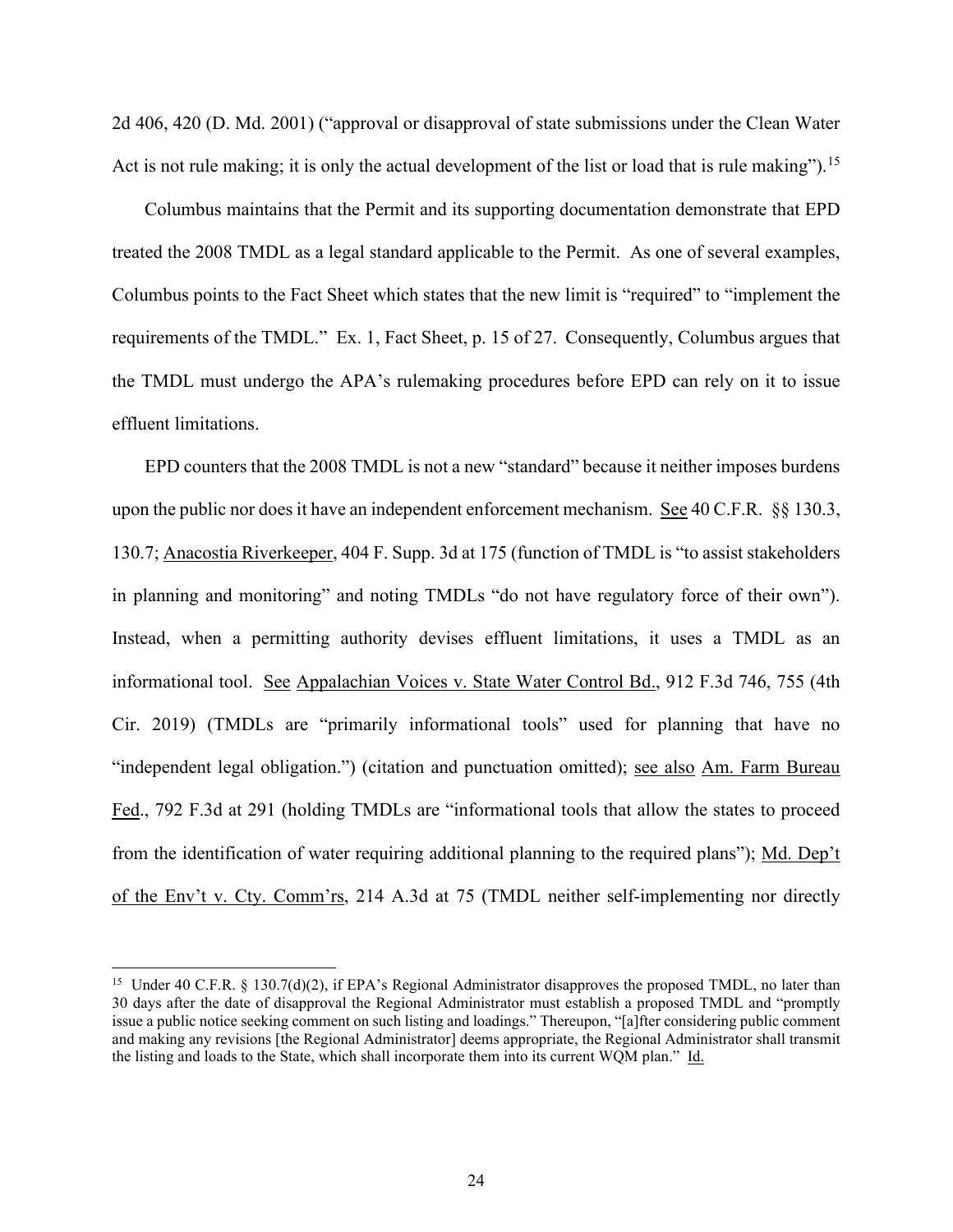enforceable but serves as informational tool used in permitting designed to achieve applicable water quality standards).

EPD has developed over 1,800 TMDLs for Georgia's rivers and streams. Booth Affidavit ¶ 29. Each TMDL is geographically and pollutant specific. Id. Point sources subject to a TMDL are assigned a specific wasteload allocation, further individualizing the TMDL's application. In contrast, Georgia only has six designated uses for its navigable waters. Booth Affidavit ¶ 11. Consequently, water quality standards are promulgated as rules because water quality standards are generally applicable in setting a safe pollutant level for all waters sharing a designated use.

The General Assembly has not expressly required a TMDL to be promulgated as an administrative rule. See O.C.G.A.  $\S$  12-5-23(a). Thus, a decision whether to initiate rulemaking, like the exercise of enforcement discretion, typically involves a complex balancing of factors, such as the agency's priorities and the availability of resources, that the agency is better equipped than courts to undertake. Conservancy of SW. Fla. v. U. S. Fish & Wildlife Serv., 677 F.3d 1073, 1084 (11th Cir. 2012) (citation omitted). In weighing the adequacy of a given agency's rulemaking, Georgia courts will defer to the agency's "presumed expertise" and consider whether the agency's rulemaking decision was reasonable. Hill v. Owens, 292 Ga. 380, 385 (2013) (citing Georgia Oilmen's Assn. v. Georgia Dept. of Revenue, 261 Ga. App. 393, 398 (2003) ("Because of agencies' presumed expertise in dealing with complex issues, we defer to [a given agency] on the issue of reasonableness unless there is evidence the regulation is arbitrary and capricious.").

Given that the TMDL provides information regarding water quality standards for a single pollutant as it relates to a specified segment of a river, it lacks the general and uniform operation required to characterize it as an administrative rule. Unlike water quality standards, which are uniform for Georgia's six designated uses, EPD retains the flexibility to modify TMDLs in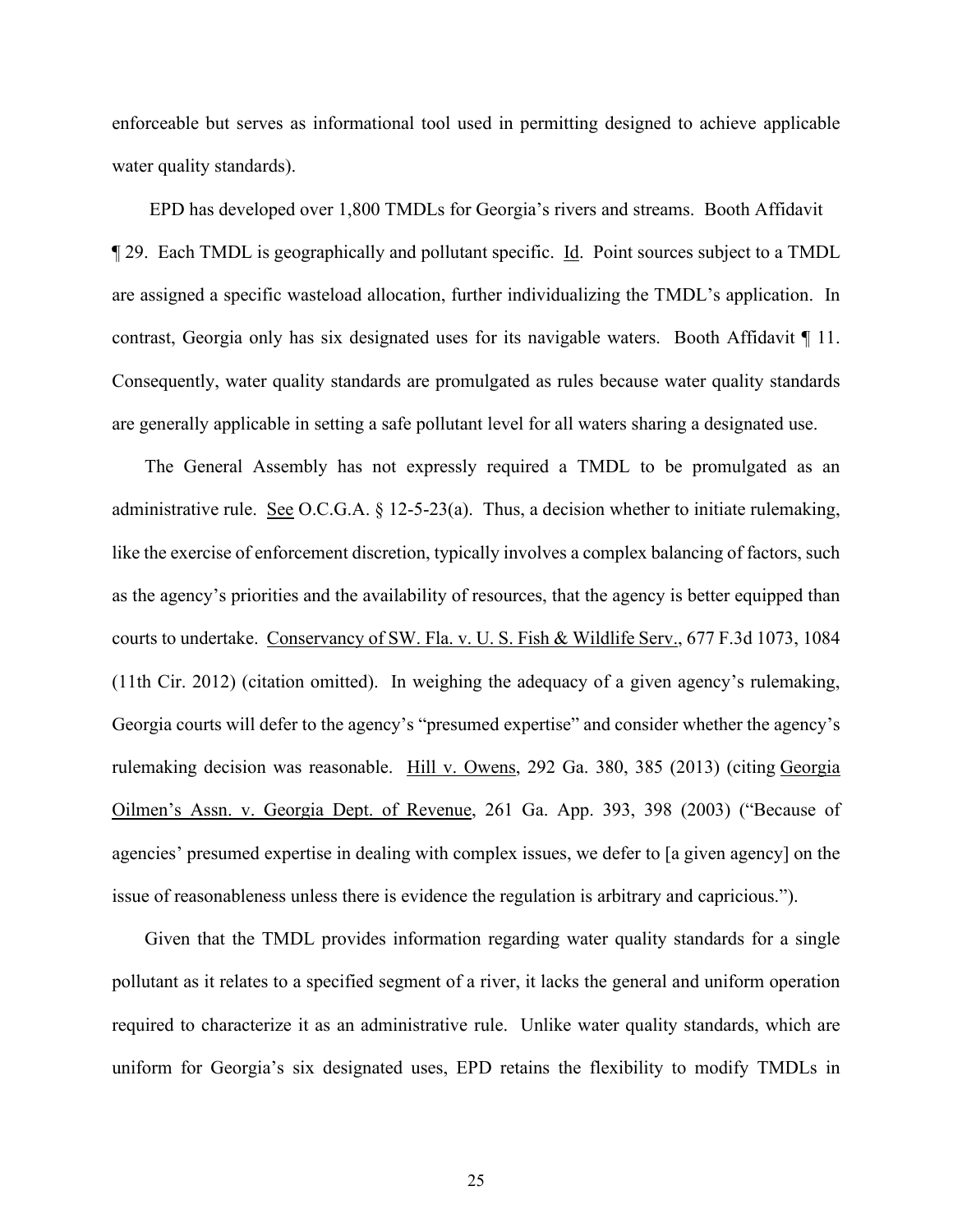response to rapidly changing environmental circumstances. Moreover, even without formal rulemaking, EPD's calculations to establish TMDLs are subject to public review and further reviewed by the EPA. 40 C.F.R.  $\S$  130.7(c)(1)(ii), (d). Accordingly, EPD's decision to forego rulemaking for TMDLs is reasonable.

#### 6. Unavailable WLA

Even if Columbus were to prevail in its challenge to the 2008 TMDL's WLA, EPD may rely upon its reasonable potential analysis as an independent basis for the Permit's effluent limitation. Effluent limitations must be "consistent with the assumptions and requirements of **any available** [wasteload allocation included in a TMDL] for the discharge prepared by the State and approved by EPA pursuant to 40 CFR 130.7." 40 C.F.R  $\S$  122.44(d)(1)(vii) (B) (emphasis added). If EPD determines that a discharge has the reasonable potential to cause or contribute to a violation, and the TMDL, and correspondingly the wasteload allocation, is not "available," the permit still must contain effluent limitations that will protect the applicable water quality standards. <sup>[16](#page-25-0)</sup> See 40 C.F.R  $\S$  122.44(d)(1)(i), (ii) 40 C.F.R.  $\S$  122.4(a),(d).

According to the Permit's Fact Sheet, the effluent limitations in the Permit are based upon "the reasonable potential analysis **and** [the] wasteload allocation in the TMDL." Ex. 1, Fact Sheet p. 15 of 27 (emphasis added). Columbus does not dispute that EPD can rely on a reasonable potential analysis in formulating an effluent limitation for fecal coliform; however, it argues that the RPA, as performed by EPD, provides no information that could be used to demonstrate that the specific limit included in the 2020 Permit is necessary to protect water quality.

<span id="page-25-0"></span><sup>&</sup>lt;sup>16</sup> As Columbus acknowledges in its pleadings, "If there is no specific Load, there is no specific Wasteload Allocation. And the TMDL is of no further relevance." Columbus's Motion at 12-13.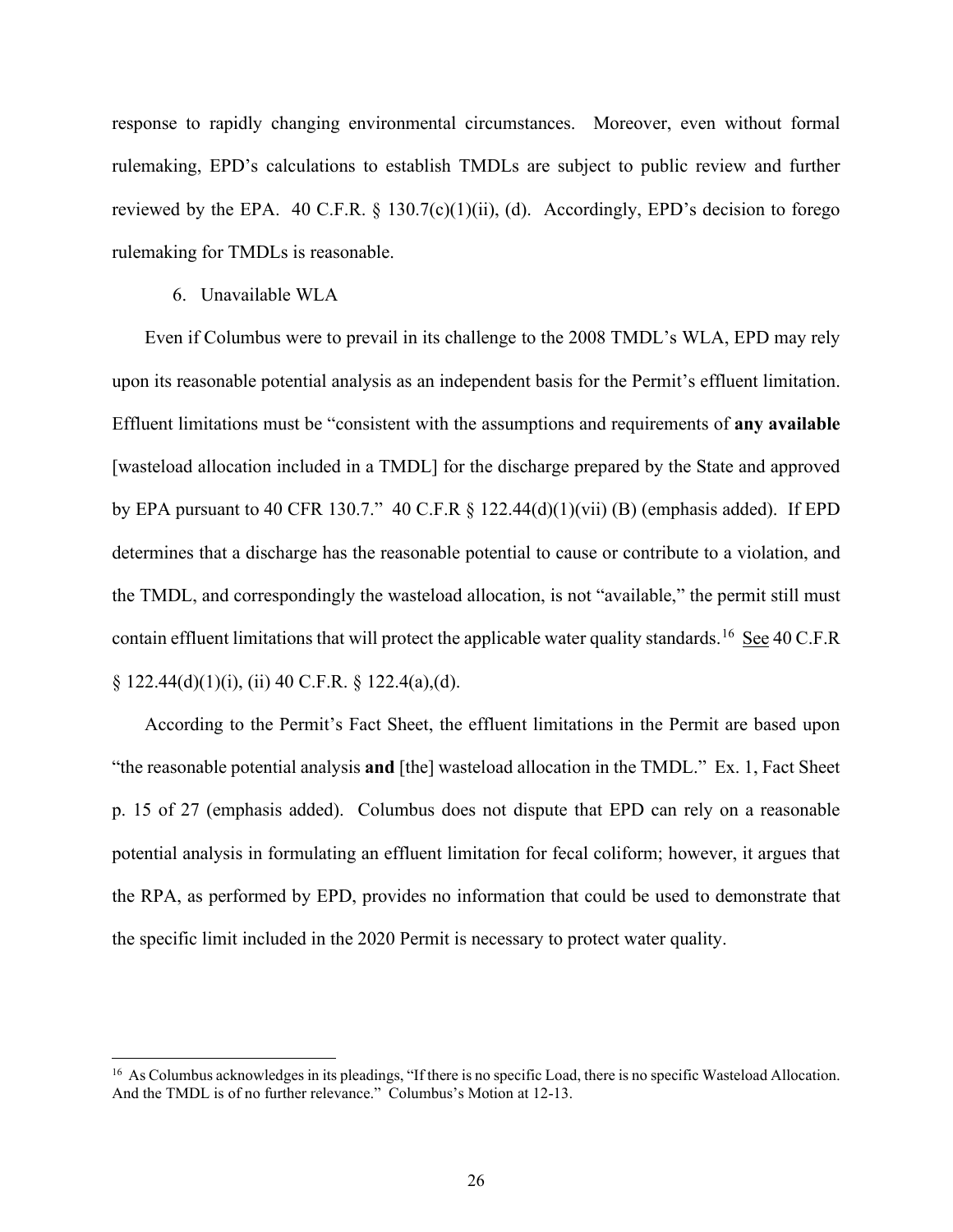As noted, in performing the reasonable potential analysis, "EPD reviewed and analyzed effluent discharge data from both of the outfalls and determined that those discharges have the reasonable potential for fecal coliform bacteria to be present at levels that may cause or contribute to instream water quality standard violations, hence numeric effluent limits are appropriate and included in this permit." See Ex. 1, Fact Sheet Revisions at 4-5 of 5. EPD included the effluent data evaluated in the permit file. Id.

After considering the variable nature of CSO discharges, EPD calculated the Permit's effluent limitation for fecal coliform based on the more stringent of the seasonal water quality standards for fecal coliform, thereby assuring year-round compliance. See Ex. 1, Fact Sheet, pp. 11-14 of 27; Dickson Affidavit at ¶¶ 53-55; Ga. Comp. R. & Regs. 391-3-6-.03(6)(c)(iii)(1). According to the Permit's Fact Sheet, the effluent limitations are based on these water quality standards, which would protect the water's designated use and human health. Ex. 1, Fact Sheet at 15 of 27.

Even if Columbus is correct that EPD is barred from relying on the TMDL's WLA when formulating effluent limitations for fecal coliform, the Permit's effluent limitations still comply with the Clean Water Act. As part of the RPA, EPD reviewed discharge data, and considered the water quality standard for the water's designated use. Accordingly, even without consideration of the 2008 TMDL's WLA, EPD's reasonable potential analysis provides sufficient information demonstrating that the effluent limitations are both "derived from, and compl[y] with all applicable water quality standards." 40 C.F.R § 122.44(d)(1)(vii) (A).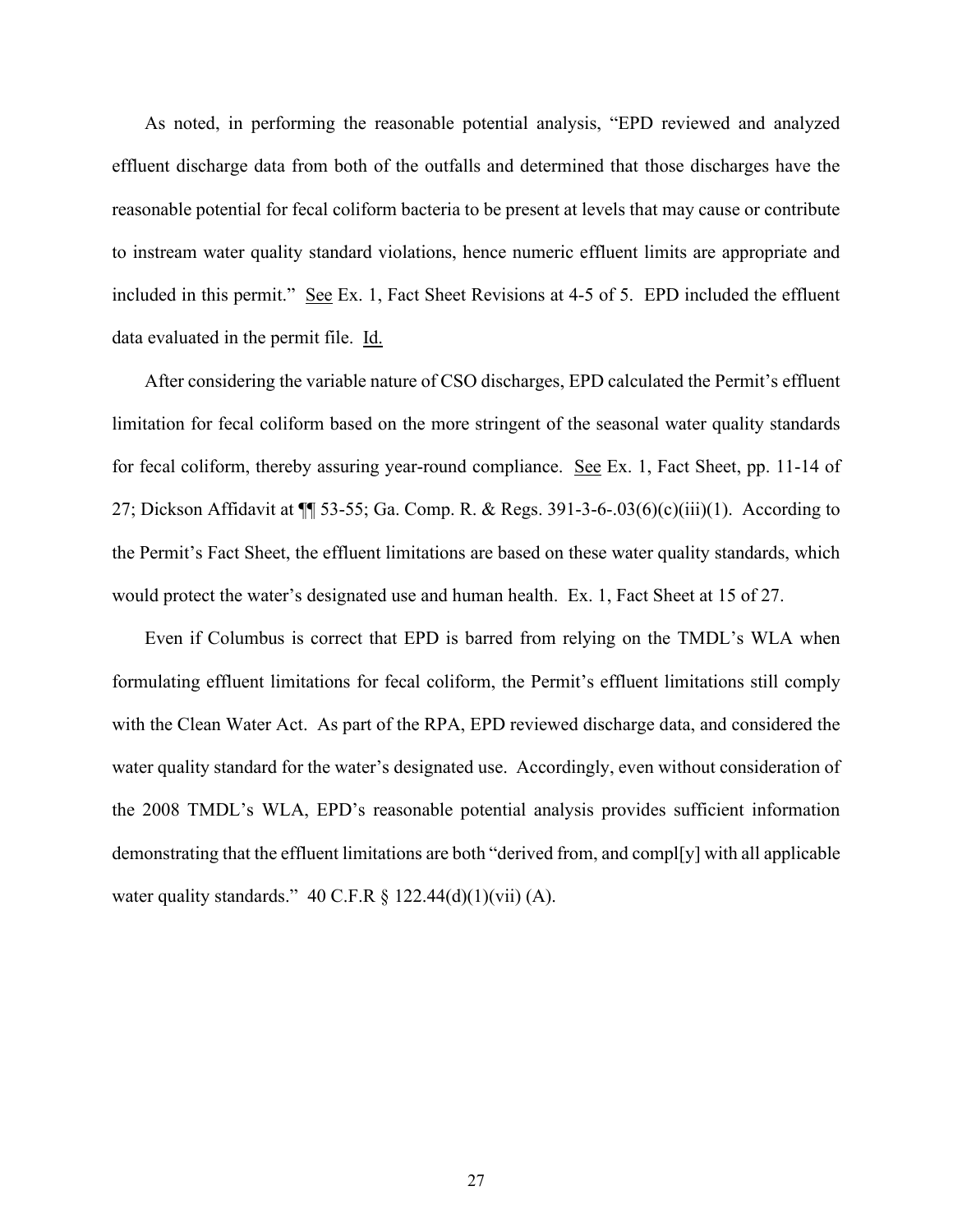#### **C. CSO Control Policy**

In 1994 the EPA published the CSO Control Policy (also "Control Policy" or "Policy") with the goal of "establish[ing] a consistent national approach for controlling discharges from CSOs to the Nation's waters through the [NPDES] permit program." 59 Fed. Reg. 18,688 (Apr. 19, 1994). To that end, the Control Policy required CSOs to develop and execute long-term control plans (also "LTCP") that would provide for cost effective ways to ensure overflow discharges met water quality standards. 59 Fed. Reg. 18,688, 18,691-94 (Apr. 19, 1994). Although the Control Policy allowed CSOs flexibility in formulating cost-effective controls, CSOs remained obligated to comply with the Clean Water Act. 59 Fed. Reg. 18,688 (Apr. 19, 1994). In 2000 Congress amended the CWA to provide that NPDES permits issued to CSOs conform to the Control Policy. 33 U.S.C. § 1342(q).

According to the Control Policy, CSOs were to collaborate with the applicable permitting authority while developing an LTCP. 59 Fed. Reg. 18,688 (Apr. 19, 1994). Columbus's LTCP was formulated in conjunction with the EPD and fully implemented in 1997 at a cost of \$100 million dollars. Affidavit of Susan C. Paulsen [hereinafter, Paulsen Affidavit] Ex. 9 attached to Columbus's Motion, ¶¶ 11-13; Peebles Affidavit ¶¶ 8-14. Even though CSOs developed an LTCP with approval from permitting authorities, the Control Policy placed the burden firmly on a Permittee to design an LTCP that would "ultimately result in compliance with the requirements of the CWA," cautioning Permittees to design controls so that "cost effective expansion or cost effective retrofitting" would be possible. 59 Fed. Reg. 18688, 18694 (Apr. 19, 1994).

Columbus argues that the Permit's effluent limitation for fecal coliform is unlawful because it is incompatible with the facility's LTCP. The LTCP did not include effluent limitations; instead, it relied on treatment "goals." Ex. 10 attached to Columbus's Motion, tab 8, at 3-1 to 3-6. Even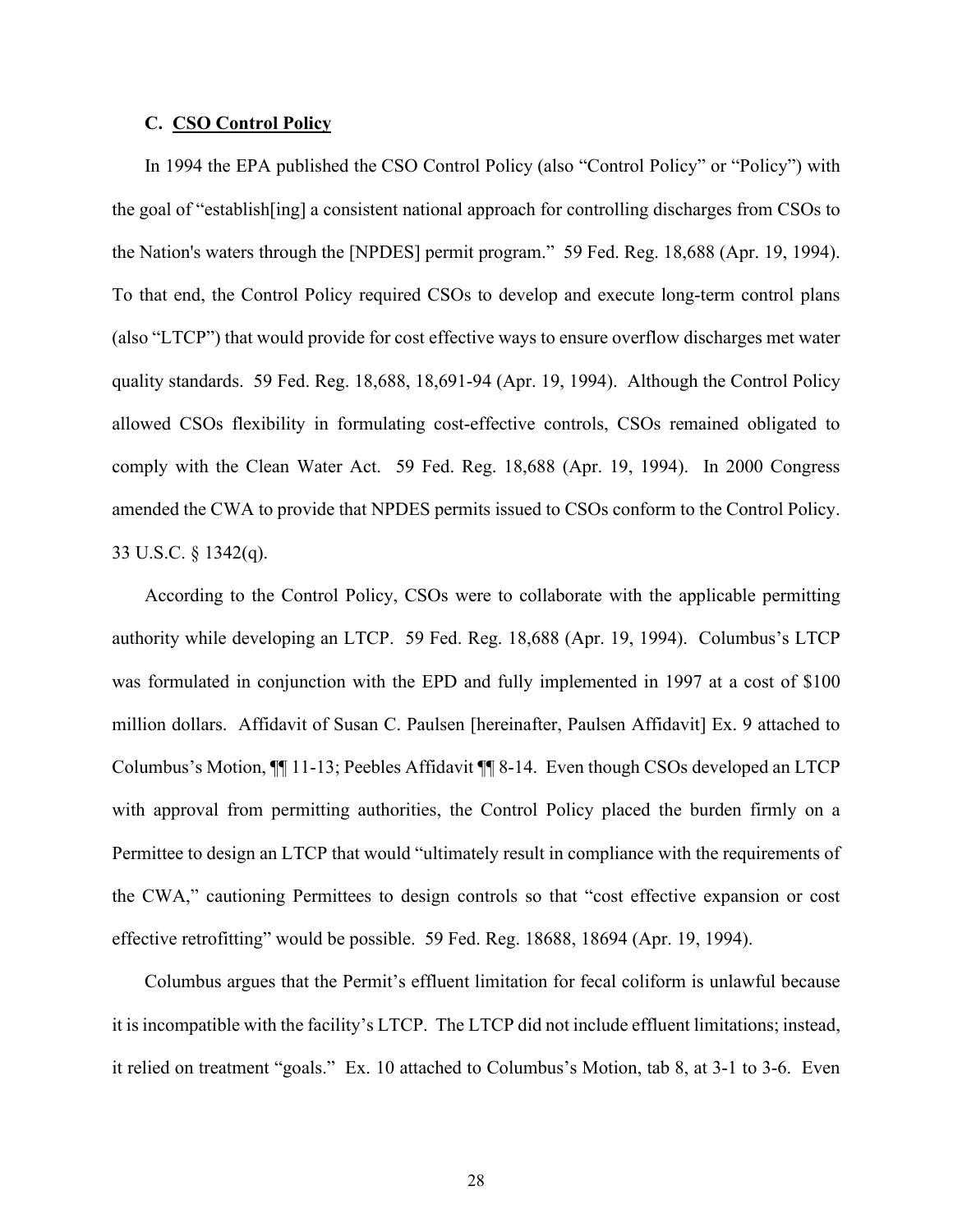without the use of effluent limitations, the LTCP considered two options to ensure water quality standards for fecal coliform were met. The first, which Columbus incorporated into the LTCP, provided for the water quality standard to be met instream, after dilution in the receiving water, and imposed a "target treatment objective" or goal of 600 counts /100 ml. Id. at 3-6. The second option is identical to the Permit's effluent limitation, providing for the goal of 200 counts per 100 ml to be met end-of pipe. Id. at 3-6. While the second option would "offer[] the Water Works the most certainty of not causing violations of water quality standards in the Chattahoochee River," Columbus's LTCP, weighing the cost effectiveness of the additional controls, concluded that it would require "a significantly more expensive treatment facility." Ex. 10 tab 8 at 3-6. Thus, Columbus relied on the target objective of 600 counts /100 ml to develop cost effective controls that would ensure compliance with water quality standards. Id.

Maintaining that it is the LTCP that "drives the effluent limitations," Columbus argues that 33 U.S.C. § 1342(q)(1) compels EPD to issue effluent limitations derived from the LTCP's specifications. (Transcript of July 14, 2021, Oral Argument at 17). Prior to the instant Permit, EPD has issued two NPDES permits authorizing discharges from the CSOs: the first in 1998 and the second in 2010. See Columbus NPDES Permit No. GA0036838 (July 28, 1998); Columbus NPDES Permit No. GA0036838 (April 6, 2010). In approving the LTCP and issuing the two earlier permits, EPD considered the impact of dilution, concluding that water quality standards would be met at the higher target treatment objective of 600 counts /100 ml. Consequently, EPD did not impose an effluent limitation in either of the two prior NPDES permits.

As noted, the Permit's Fact Sheet explains that "EPD does not consider dilution" in its RPA for fecal coliform "as we don't believe it's appropriate for bacteria due to its inherent ability to reproduce in the receiving stream." Ex. 1, Fact Sheet, p. 13 of 27. Thus, the Permit's effluent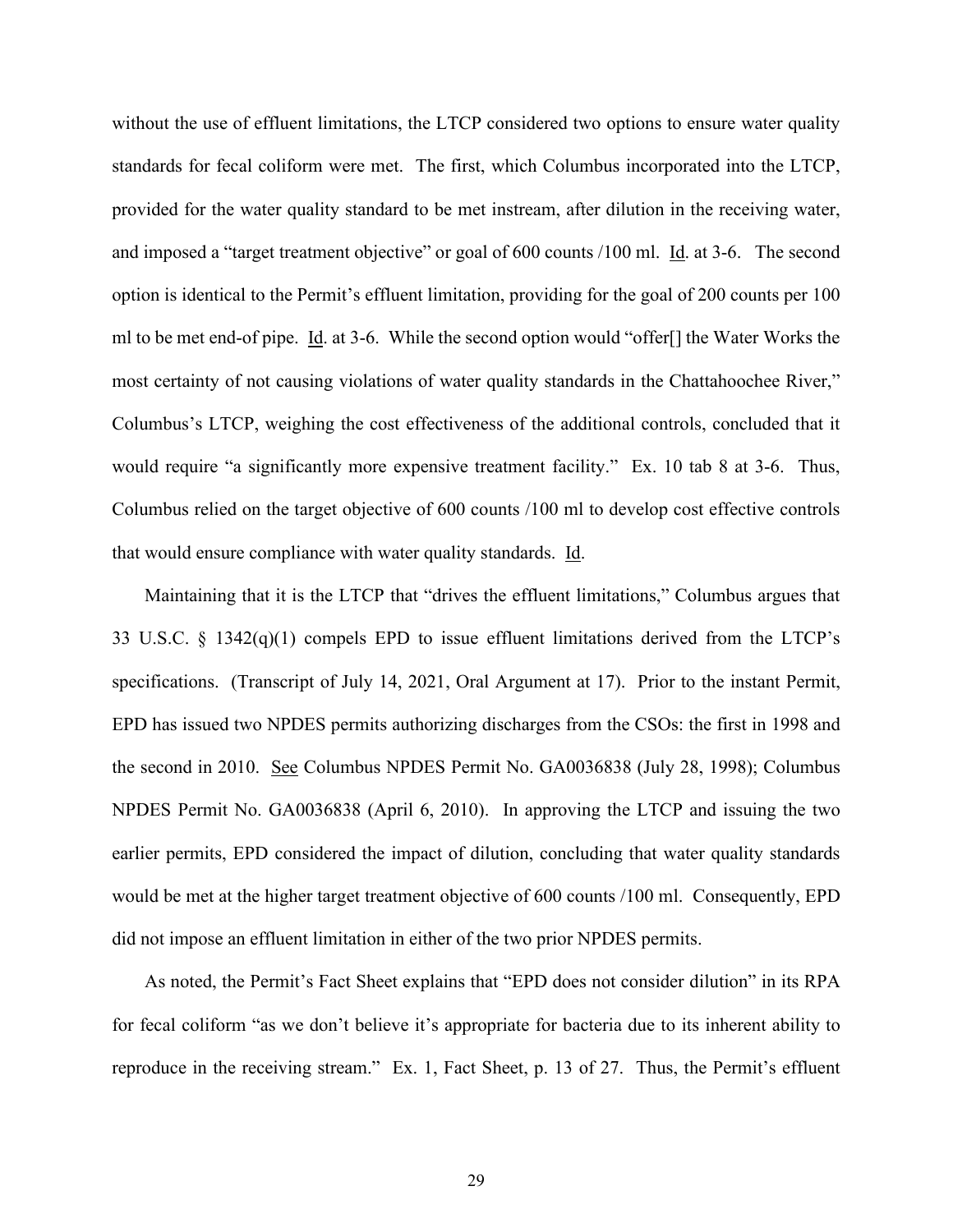limitation would require Columbus to fundamentally change the design criteria EPD previously agreed to under the LTCP, alter how Columbus operates, and cost millions of dollars. Peebles Affidavit, ¶¶ 24-25. Columbus reasons the Permit's effluent limitation is unlawful because it cannot be reconciled with the LTCP.<sup>[17](#page-29-0)</sup>

The end goal of the LTCP is to ensure that CSO discharges meet water quality standards. By its terms, the Control Policy anticipated that conditions affecting water quality standards might necessitate changes in the future, mandating that LTCPs be designed "to allow cost effective expansion or cost effective retrofitting if additional controls are determined to be necessary to meet [water quality standards], including existing and designated uses." 59 Fed. Reg. at 18691 (Apr. 19, 1994);  $c\bar{f}$ . 59 Fed. Reg. at 18,688 (Apr. 19, 1994) (authorizing permitting authority to reopen and modify permit if it is determined that the CSO controls fail to meet water quality standards or protect designated uses). While the Control Plan indicated that an LTCP would become the "basis for NPDES permit limits and requirements," the LTCP's facility design, approved approximately twenty-four years ago, does not permanently shield Columbus from instituting modifications as required to comply with the CWA. 59 Fed. Reg. at 18692 (Apr. 19, 1994). The CWA's instruction is clear and unequivocal; EPD may not issue a permit that does not ensure compliance with the Clean Water Act. 40 C.F.R. § 122.4(a); cf. 59 Fed. Reg. at 18,696 (Apr. 19, 1994) (if CSO controls fail to meet WQS or protect designated uses permit must be modified).

<span id="page-29-0"></span><sup>&</sup>lt;sup>17</sup> While Columbus correctly observes that the CSO Control Policy was designed to ensure a comprehensive and coordinated planning effort to achieve cost-effective CSO controls that ultimately meet appropriate health and environmental objectives, see Columbus Motion at 24, "it fails to explain why negotiating the permit for 2,266 days (longer than the actual 5-year term of the permit) including three pre-draft permits being provided (above and beyond what is required by law) and meeting on numerous occasions fell short of being a "comprehensive and coordinated planning effort." Dickson Affidavit at ¶¶ 17–18.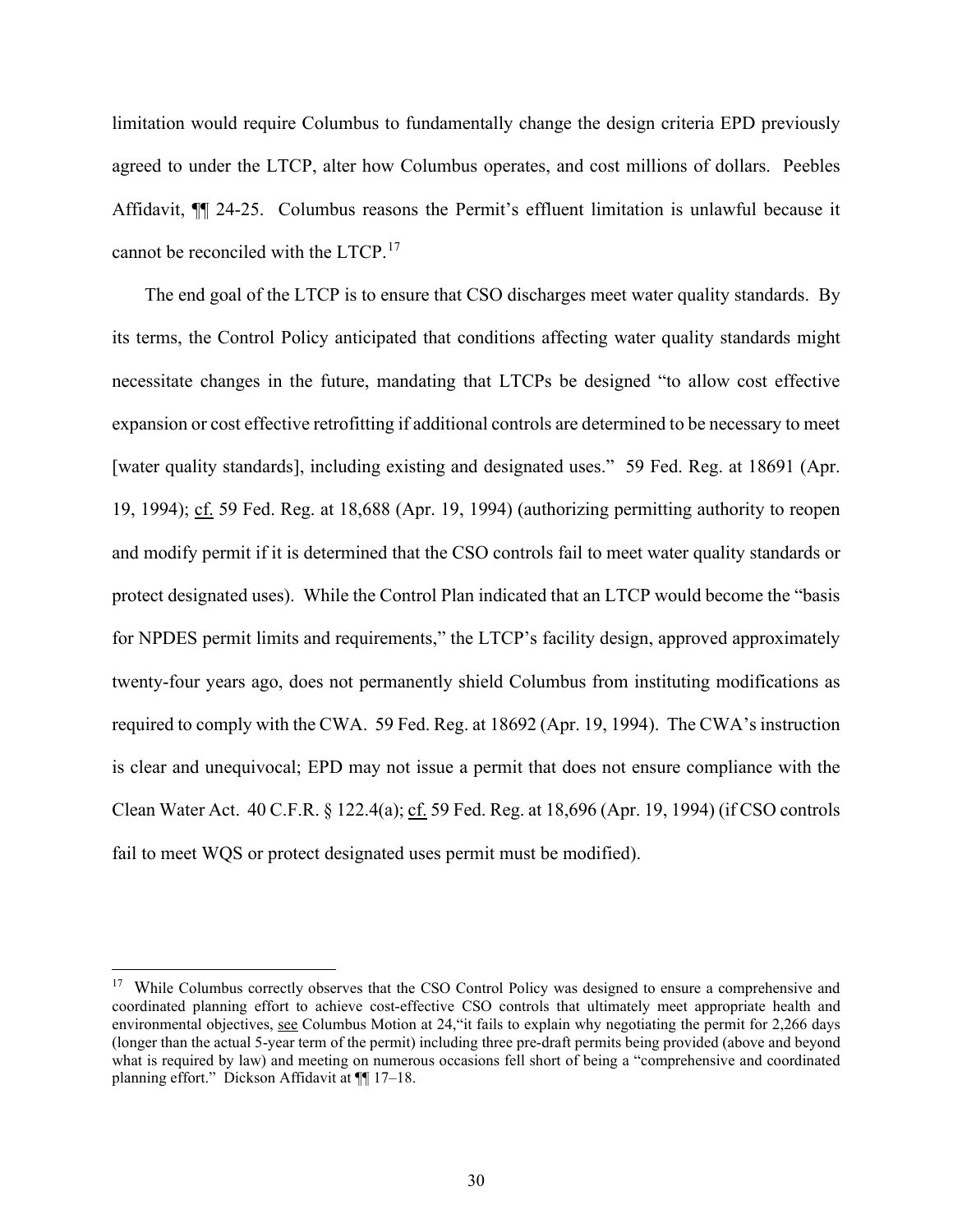Columbus offers a second reason that the effluent limitation is incompatible with the LTCP. The Control Policy mandated that a CSO establish a water quality monitoring program to ensure that the LTCP was effective. 59 Fed. Reg. 18,696 (Apr. 19, 1994). As with its challenge to the RPA, Columbus maintains that EPD simply relied on the categorical assumption that all CSOs have the reasonable potential to cause an excursion above instream water quality standards for fecal coliform, ignoring the monitoring program's data demonstrating that Columbus has not caused or contributed to an excursion above the applicable instream water quality standard. Paulsen Affidavit  $\P$  14-27; Boner Affidavit  $\P$  9-10; Peebles Affidavit  $\P$  15.<sup>18</sup> In failing to consider the monitoring program's data, Columbus argues, the Permit's effluent limitation for fecal coliform will result in unjustified and expensive modifications to the facility. See Columbus's Motion at 23-25; Peebles Affidavit ¶¶ 24-26; Boner Affidavit ¶¶ 7, 10.

As noted previously, the Fact Sheet explicitly states that "EPD reviewed and analyzed effluent discharge data from both of the outfalls and determined that those discharges have the reasonable potential for fecal coliform bacteria to be present at levels that may cause or contribute to instream water quality standard violations." See Ex. 1, Fact Sheet, p. 14 of 27; see also Booth Affidavit ¶¶ 22–27; Dickson Affidavit at ¶¶ 40, 46, 52. And although Columbus decries EPD's failure to point to an actual violation before instituting the effluent limitation for fecal coliform, the Clean Water Act mandates that the permitting authority conduct a reasonable potential analysis that considers whether there is the potential for violation. 40 C.F.R. 122.44(d)(1)(i)-(ii). If there is a

<span id="page-30-0"></span><sup>&</sup>lt;sup>18</sup> Columbus maintains that it is also unlawful for EPD to require changes to the LTCP without first giving the permittee an opportunity to review and revise the LTCP. See Columbus's Response to EPD's Motion at p. 16. However, the Control Policy is clear that only after a permitting authority modifies or reissues a permit will a permittee be "required to develop, submit and implement, as soon as practicable, a revised CSO control plan which contains additional controls to meet WQS and designated uses." 59 Fed. Reg. at 18696 (Apr. 19, 1994).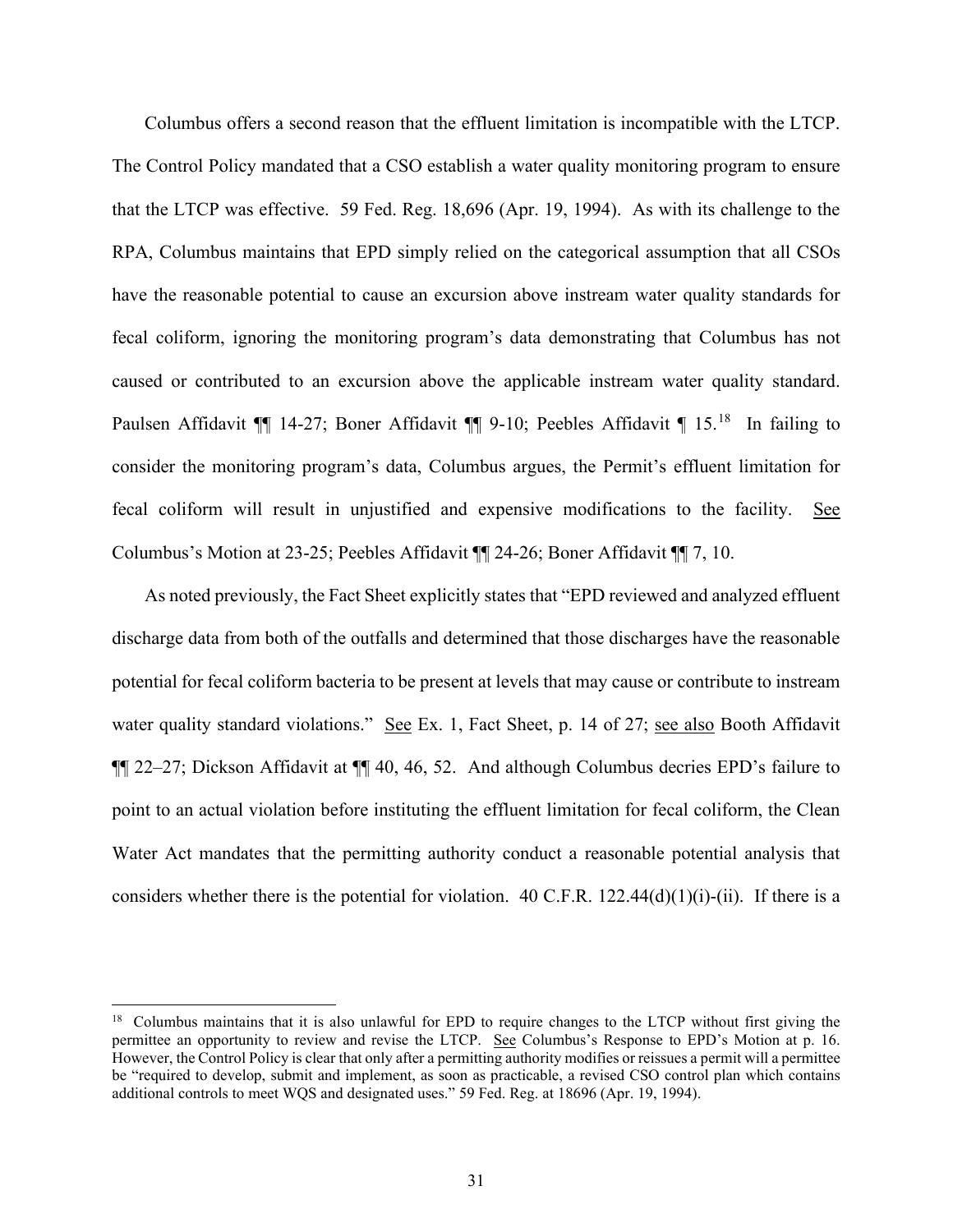reasonable potential for an excursion, EPD must impose effluent limitations. 40 C.F.R. §  $122.44(d)(1)(iii)$ ; 40 C.F.R.  $122.44(d)(1)(i)$ .

It is the Clean Water Act – rather than the LTCP – that must drive a permit's effluent limitations. EPD's reasonable potential analysis was lawful. After finding that the CSOs had the reasonable potential to cause or contribute to an excursion, effluent limitations were not only necessary but required under the CWA. 40 C.F.R. § 122.44(d)(1)(iii); 40 C.F.R. 122.44(d)(1)(i). Further, EPD has shown that the effluent limitation is "derived from and complies with all applicable water quality standards." 40 C.F.R  $\S$  122.44(d)(1)(vii)(A). Accordingly, the undersigned **GRANTS** EPD's Motion for Summary Determination as to Count I and **DENIES** Columbus's Motion for Summary Determination as to Count I.<sup>[19](#page-31-0)</sup>

#### **COUNT II**

Count II of the Amended Petition challenges the Permit's effluent limitation of 0.5 mg/L for total residual chlorine ("TRC") that can be discharged into the Chattahoochee River. Columbus argues that it will be forced to increase the discharge of total residual chlorine to comply with the Permit's effluent limitation for fecal coliform and that the effluent limitation is inconsistent with the design of Columbus' CSO Control Facility.

Both of Columbus's CSO facilities use chlorine as a disinfectant for fecal coliform. Ex. 1, Fact Sheet, p. 15 of 27; Booth Affidavit ¶ 48; Dickson Affidavit ¶¶ 60, 65. This chlorine must be neutralized before it is released into receiving waters so that it does not harm aquatic life. Ex. 1, Fact Sheet, p. 15 of 27; Dickson Affidavit  $\oint$  65. On March 15, 2010, EPD issued a TRC Strategy memo calculating the concentrations of TRC that would protect aquatic life. Booth Affidavit ¶ 48. The TRC Strategy incorporates numbers that EPA has determined, based on scientific

<span id="page-31-0"></span><sup>&</sup>lt;sup>19</sup> Because EPD's Motion for Summary Determination as to Count I has been granted, EPD's Motion to Dismiss is moot.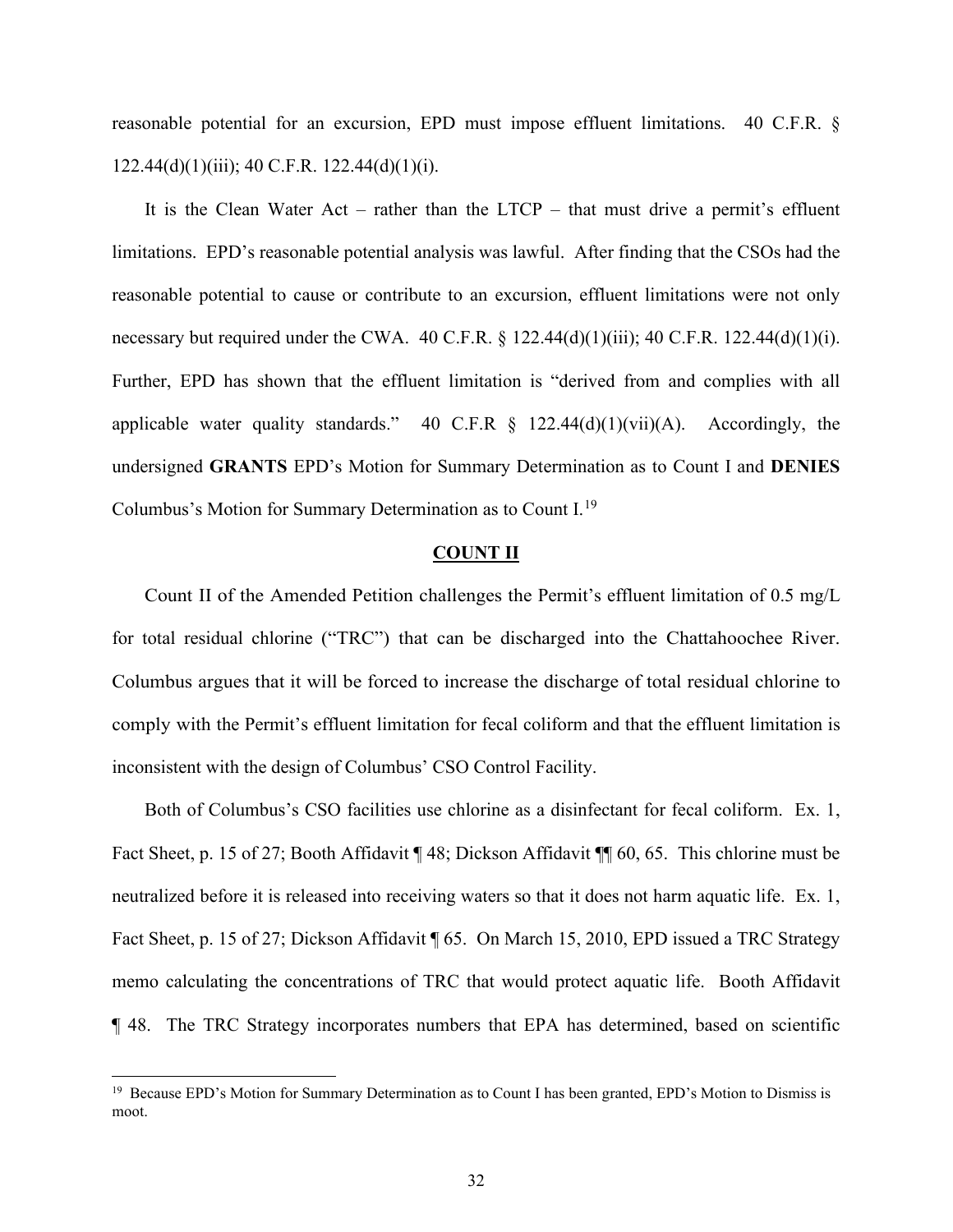studies, to be the concentrations at which aquatic life is protected. Booth Affidavit ¶ 48; Dickson Affidavit ¶ 64. Concluding that "where there is reasonable potential [of the effluent] to exceed 11 ug/L TRC in the receiving stream," to protect water quality standards NPDES permits should include a TRC limit of 0.5/mg/L. Dickson Affidavit ¶ 66; Ex. 6 attached to EPD's Motion.

As it did with fecal coliform, to determine whether the TRC released by the CSOs had the reasonable potential to cause or contribute to an instream WQS violation, EPD conducted a reasonable potential analysis. Dickson  $\parallel$  65; see 40 C.F.R. 122.44(d)(1)(i)-(ii). The reasonable potential analysis accounted for the CSOs' existing controls, the variability of TRC in the water, toxicity and dilution. 40 C.F.R.  $\S$  122.44(d)(1)(ii). After conducting the RPA, EPD determined that the TRC released had the reasonable potential to cause or contribute to an instream WQC violation for toxics and an effluent limitation was required. See 40 C.F.R.  $\S$  122.44(d)(1)(iii); Dickson Affidavit  $\P$  65-67; Ex. 1, Fact Sheet, Permit, p. 15 of 32; Ex. 6 attached to EPD's Motion.

EPD then relied on the findings in the TRC Strategy memo to designate the Permit's effluent limitation as 0.5 mg/L applicable to each of the CSO Control Facilities. Dickson Affidavit  $\P$  65, 67; 40 C.F.R. § 122.44(d)(1)(vi). The limit was based on EPD's reasonable potential analysis and calculated to ensure that an instream level of 0.011 mg/L or less is maintained when the Chattahoochee River is at critical low flow to protect fish and other aquatic organisms from chronic and acute toxicity. Ex. 6 attached to EPD's Motion; Booth Affidavit ¶ 48.

Columbus argues that it only has a reasonable potential to violate TRC water quality standards because it will have to use more chlorine to comply with the Permit's effluent limitation for fecal coliform. The LTCP included a treatment goal, rather than an effluent limitation, for TRC, and did not include a dechlorination chamber. Dickson Affidavit ¶ 37; Amended Petition at ¶ 75. Because it cannot comply with the Permit's effluent limitations for both fecal coliform and TRC